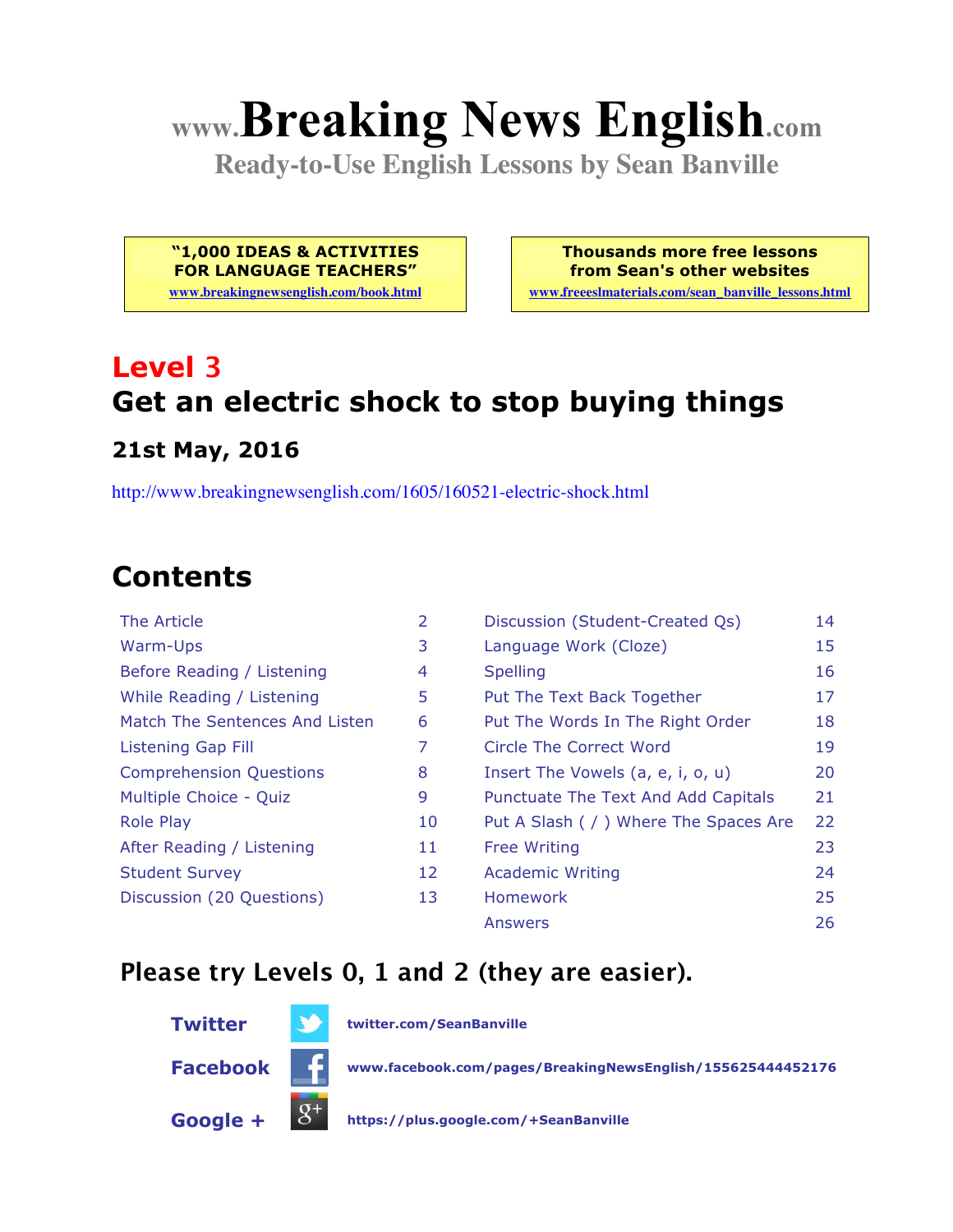# **THE ARTICLE**

From http://www.BreakingNewsEnglish.com/1605/160521-electric-shock.html

A British firm has developed a new product to help us save money. The product is a wristband that gives us an electric shock if we spend too much money. The wristband is called Pavlok. It is linked to our bank account. It knows how much money we have in the bank. If we go shopping and there is not enough money in our bank account, the wristband delivers a 255-volt electric shock to our wrist. This warns us not to overspend. The company is called Intelligent Environments. It wants to work with banks to help customers with their money. So far, no banks in Britain have said they would offer the Pavlok to their customers. They could start doing this in the future.

The Pavlok wristband is part of the Internet of Things. This is the idea that everything in our life will be connected to the Internet. The CEO of Intelligent Environments, David Webber, said people liked the idea of the Pavlok. Shoppers would rather get a small electric shock in the store from the wristband than get a big shock later when they see their credit card bill. Mr Webber said the Pavlok would be great for people who cannot stop spending because they have no willpower or their willpower is weak. He added that many young people suffer from the "ostrich effect". This is when people stick their heads in the sand and buy things rather than look at how much money they have in their bank.

Sources: http://www.**bbc.com**/news/technology-36301778 http://www.**mirror.co.uk**/tech/big-spender-bank-give-you-8004336 http://www.**thememo.com**/2016/05/19/putting-the-buzz-back-into-banking-with-electroshock-therapy/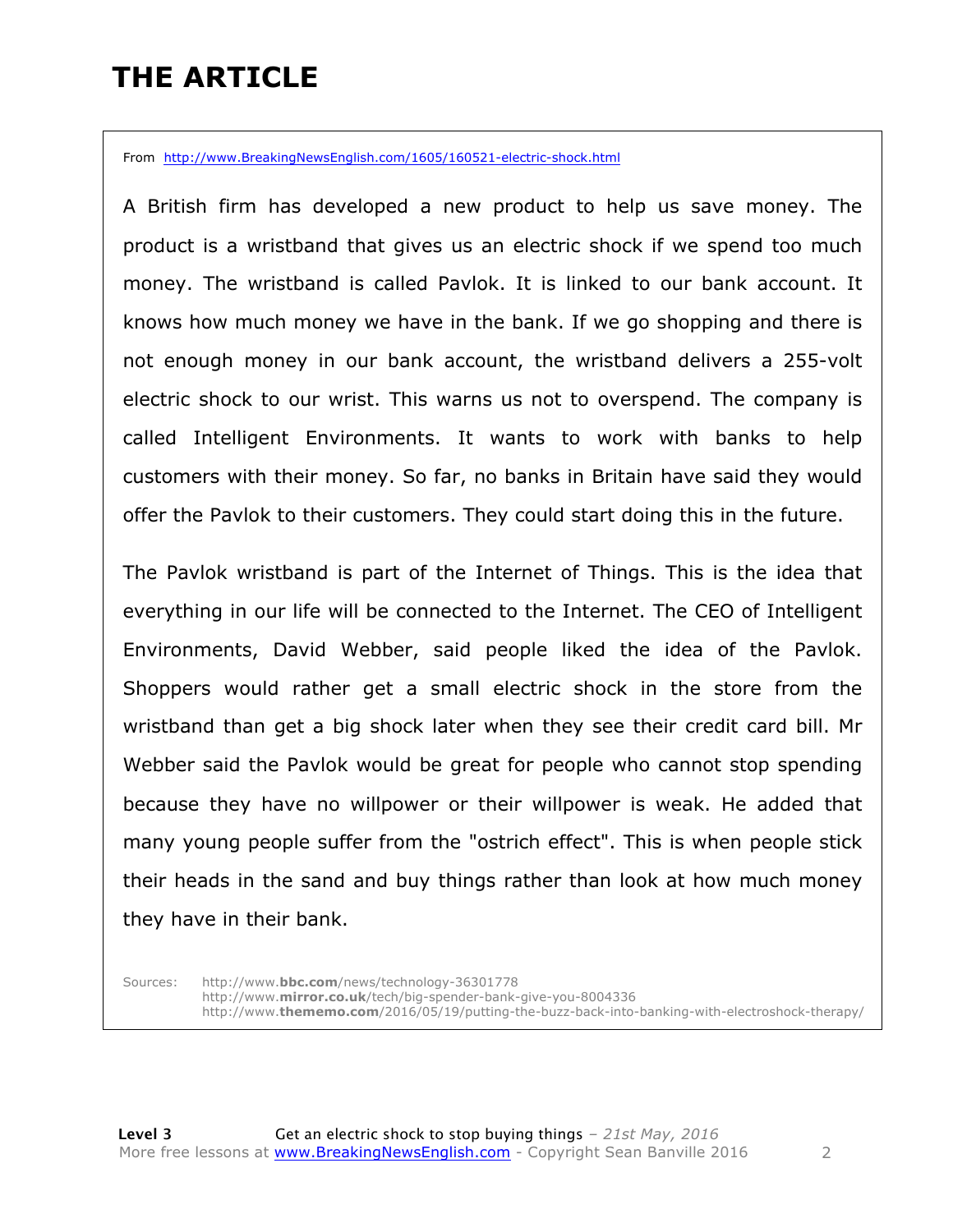#### **WARM-UPS**

1. MONEY: Students walk around the class and talk to other students about money. Change partners often and share your findings.

**2. CHAT:** In pairs / groups, talk about these topics or words from the article. What will the article say about them? What can you say about these words and your life?

new product / wristband / electric shock / linked / bank account / overspend / intelligent / idea / everything / credit card / bill / great / spending / willpower / ostrich / money

Have a chat about the topics you liked. Change topics and partners frequently.

**3. CREDIT CARDS:** Students A **strongly** believe credit cards are dangerous; Students B **strongly** believe they aren't. Change partners again and talk about your conversations.

4. ELECTRIC SHOCKS: How could they benefit us in these situations? Complete this table with your partner(s). Change partners often and share what you wrote.

|          | <b>Good points</b> | <b>Bad points</b> |
|----------|--------------------|-------------------|
| Shopping |                    |                   |
| Eating   |                    |                   |
| Studying |                    |                   |
| Driving  |                    |                   |
| Sleeping |                    |                   |
| Working  |                    |                   |

**5. SHOCK:** Spend one minute writing down all of the different words you associate with the word "shock". Share your words with your partner(s) and talk about them. Together, put the words into different categories.

**6. SAVING MONEY:** Rank these with your partner. Put the best ways of saving money at the top. Change partners often and share your rankings.

- keep all coins
- walk everywhere
- no chocolate
- stay single
- invest
- make a budget
- stay at home
- buy used goods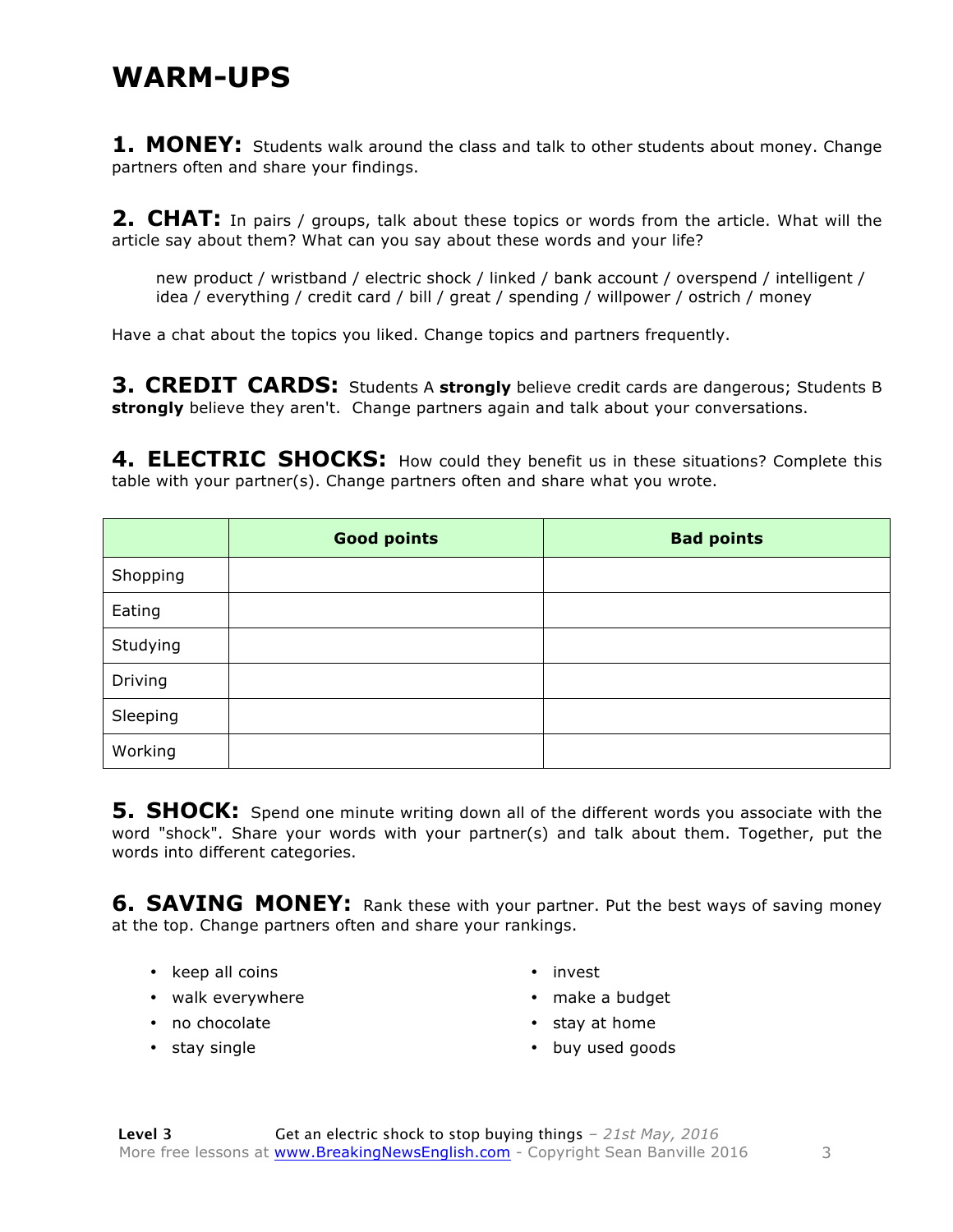# **BEFORE READING / LISTENING**

From http://www.BreakingNewsEnglish.com/1605/160521-electric-shock.html

#### **1. TRUE / FALSE:** Read the headline. Guess if a-h below are true (T) or false (F).

- a. The electric shock device helps us to save money. **T / F**
- b. The device is connected to our bank account. **T / F**
- c. The wristband gives people a 2,550-volt shock. **T / F**
- d. Banks in Britain have not given any of the wristbands to customers. **T / F**
- e. The wristbands are part of the Internet of Things. **T / F**
- f. Shoppers don't like the idea of the wristband. **T / F**
- g. The wristband is no good for people with no willpower. **T / F**
- h. A CEO said people always look at how much money they have in the bank. **T / F**

#### **2. SYNONYM MATCH:** Match the following synonyms from the article.

- 1. firm 2. product 3. linked 4. delivers 5. so far
- 6. idea
- 7. rather
- 8. spending
- 9. willpower
- 10. weak
- a. prefer to
- b. until now
- c. item
- d. poor
- e. purchasing
- f. self control
- g. company
- h. gives
- i. concept
- j. connected

**3. PHRASE MATCH:** (Sometimes more than one choice is possible.)

- 1. a new product to help
- 2. a wristband that gives us
- 3. It is linked
- 4. not enough
- 5. offer the Pavlok
- 6. everything in our life will be
- 7. Shoppers would rather get a
- 8. credit card
- 9. cannot stop spending because they
- 10. look at how much money
- a. to their customers
- b. money
- c. bill
- d. an electric shock
- e. connected to the Internet
- f. they have
- g. us save money
- h. have no willpower
- i. small electric shock
- j. to our bank account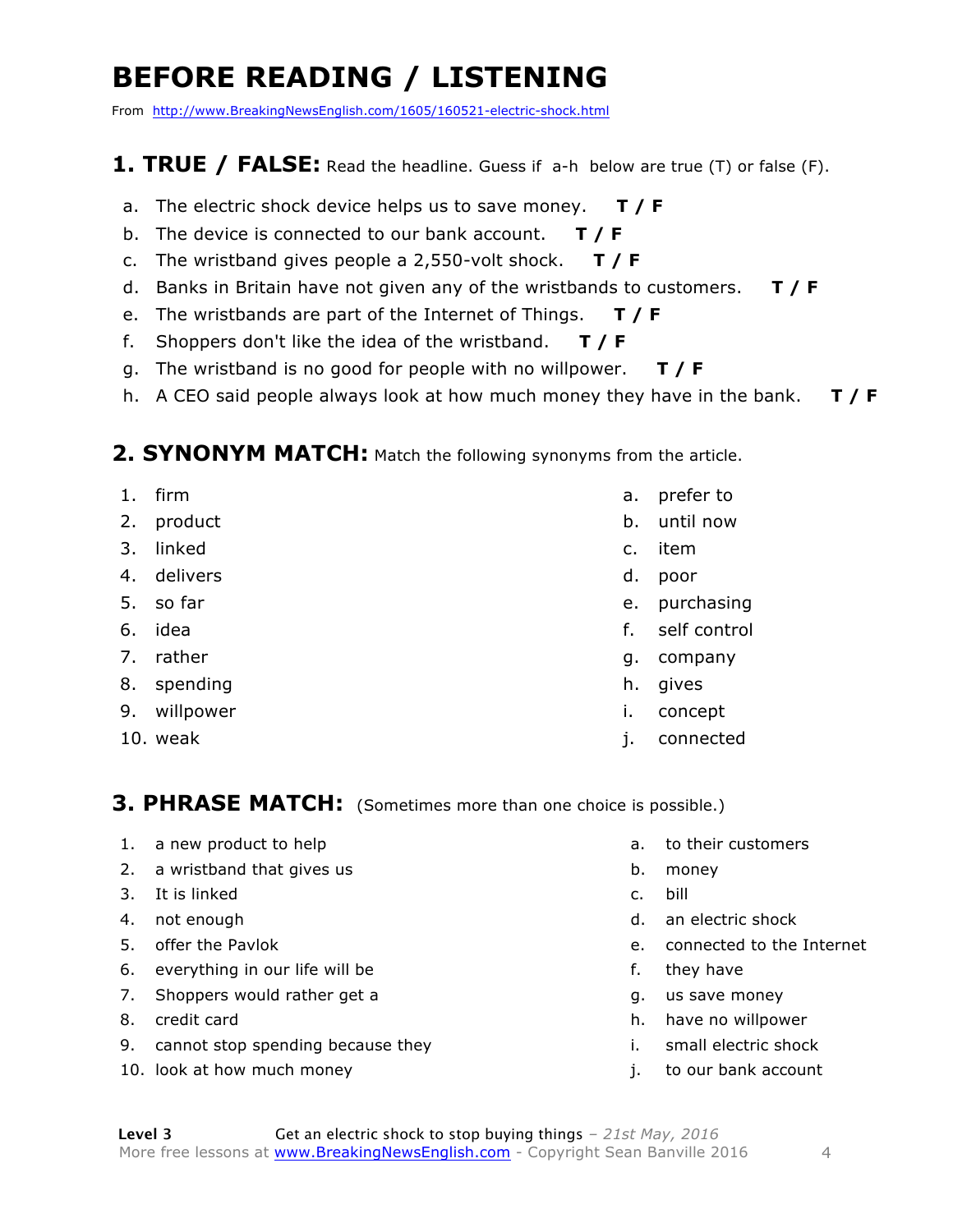## **GAP FILL**

From http://www.BreakingNewsEnglish.com/1605/160521-electric-shock.html

A British firm has developed a new (1) \_\_\_\_\_\_\_\_\_\_\_\_\_ to help us save money. The product is a wristband that gives us an electric shock if we (2) \_\_\_\_\_\_\_\_\_\_\_\_ too much money. The wristband is called Pavlok. It is linked to our bank (3) The May look. It knows how much money we have in the bank. If we go shopping and there is not (4) \_\_\_\_\_\_\_\_\_\_\_\_ money in our bank account, the wristband delivers a 255-volt electric shock to our (5) This warns us not to overspend. The company is called Intelligent Environments. It wants to work with banks to help (6) \_\_\_\_\_\_\_\_\_\_\_\_ with their money. So (7) The sum of the control of the said they money. So (7) would offer the Pavlok to their customers. They could start doing this in the  $(8)$  \_\_\_\_\_\_\_\_\_\_\_\_\_. *enough product far account wrist future spend customers*

The Pavlok wristband is part of the Internet of Things. This is the  $(9)$  that everything in our life will be  $(10)$ to the Internet. The CEO of Intelligent Environments, David Webber, said people liked the idea of the Pavlok. Shoppers would (11) \_\_\_\_\_\_\_\_\_\_\_\_ get a small electric shock in the store from the wristband than get a big shock (12) The when they see their credit card (13) \_\_\_\_\_\_\_\_\_\_\_\_. Mr Webber said the Pavlok would be great for people who cannot stop spending because they have no (14) \_\_\_\_\_\_\_\_\_\_\_\_\_\_\_\_\_\_ or their willpower is weak. He added that many young people suffer from the "ostrich effect". This is when people (15) \_\_\_\_\_\_\_\_\_\_\_\_ their heads in the sand and buy things (16) \_\_\_\_\_\_\_\_\_\_\_\_ than look at how much money they have in their bank. *bill connected later stick idea rather rather willpower*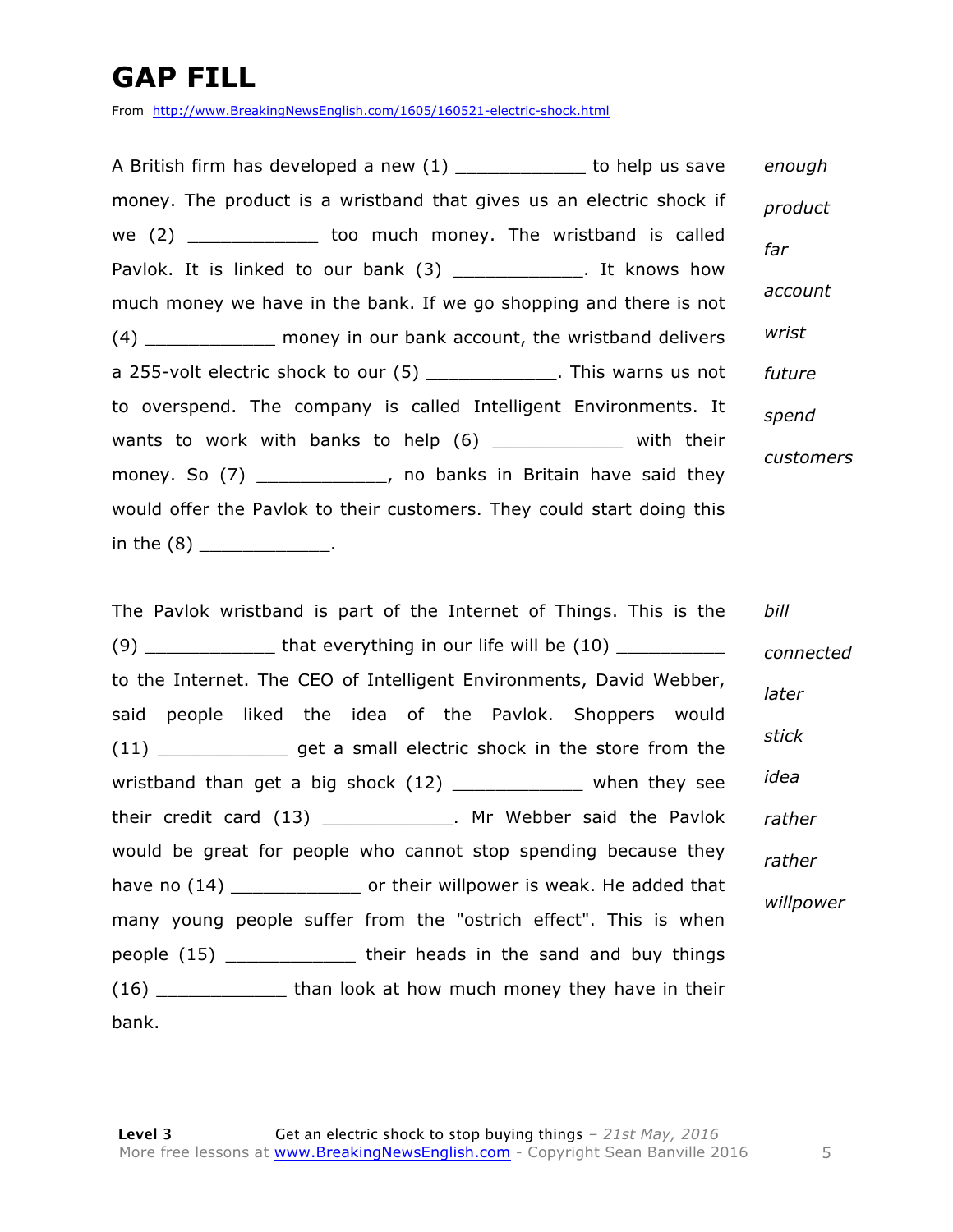#### **LISTENING – Guess the answers. Listen to check.**

From http://www.BreakingNewsEnglish.com/1605/160521-electric-shock.html

| 1) A British firm has developed a new product to help _______<br>a. use save money      |
|-----------------------------------------------------------------------------------------|
| b. us saves money                                                                       |
| c. us save money                                                                        |
| d. us saved money                                                                       |
| 2) a wristband that gives us an electric shock if we spend _______<br>a. two much money |
| b. to much money                                                                        |
| c. too much money                                                                       |
| d. through much money                                                                   |
| 3) If we go shopping and there is not enough money in ______                            |
| a. your bank account                                                                    |
| b. our banks account                                                                    |
| c. our bank account                                                                     |
| d. our bank accounts                                                                    |
| 4) So far, no banks in Britain have said they would offer the Pavlok ___________        |
| a. to they're customers                                                                 |
| b. to their customer                                                                    |
| c. to their customers                                                                   |
| d. two their customers                                                                  |
| 5) They could start doing this _______                                                  |
| a. on the future<br>b. in the future                                                    |
| c. to the future                                                                        |
| d. at the future                                                                        |
| 6) This is the idea that everything in our life will be _______ Internet                |
| a. connection to the                                                                    |
| b. connected at the                                                                     |
| c. connected to the                                                                     |
| d. connected to a                                                                       |
| 7) Shoppers would rather get a small electric _______                                   |
| a. shocks in the store                                                                  |
| b. shock in the stores                                                                  |
| c. shock in a store                                                                     |
| d. shock in the store                                                                   |
| 8) get a big shock later when they see their ______<br>a. credit card bills             |
| b. credit card pill                                                                     |
| c. credit card pills                                                                    |
| d. credit card bill                                                                     |
| 9) people who cannot stop spending because they                                         |
| a. have no willpower                                                                    |
| b. have no will power                                                                   |
| c. have no Wii power                                                                    |
| d. have not willpower                                                                   |
| 10) This is when people stick their heads ______                                        |
| a. in the sand                                                                          |
| b. in the sands                                                                         |
| c. in the sandy                                                                         |

d. in these and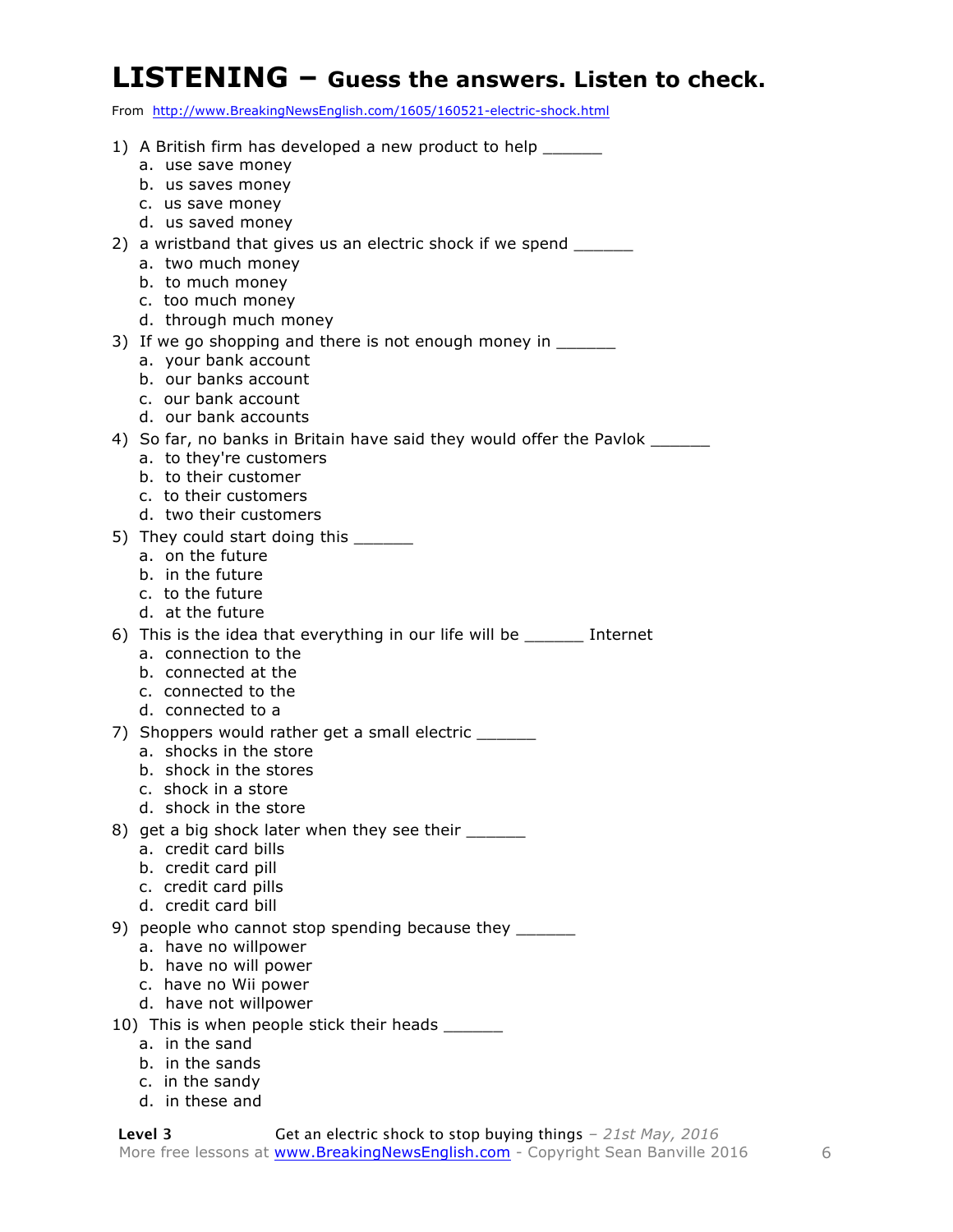#### **LISTENING – Listen and fill in the gaps**

From http://www.BreakingNewsEnglish.com/1605/160521-electric-shock.html

A British firm has developed a new product (1) example a money. The product is a wristband that gives us an electric shock if we spend too much money. The wristband is called Pavlok. It (2) \_\_\_\_\_\_\_\_\_\_\_\_\_\_\_\_\_\_\_\_\_\_ bank account. It knows how much money we have in the bank. If we go shopping and there is (3) There is (3) There is (3) There is (3) Letter the structure is (3) the wristband delivers a 255-volt electric shock to our wrist. This (4) by the state of the state of the state of the state of the st overspend. The company is called Intelligent Environments. It wants to work (5) \_\_\_\_\_\_\_\_\_\_\_\_\_\_\_\_\_\_\_\_ customers with their money. So far, no banks in Britain have said they would offer the Pavlok to their customers. They could start doing  $(6)$  \_\_\_\_\_\_\_\_\_\_\_\_\_\_\_\_\_\_\_\_.

The Pavlok wristband (7) \_\_\_\_\_\_\_\_\_\_\_\_\_\_\_\_\_\_\_\_\_\_\_\_\_\_ Internet of Things. This is the idea that everything (8) \_\_\_\_\_\_\_\_\_\_\_\_\_\_\_\_\_\_\_\_\_\_ be connected to the Internet. The CEO of Intelligent Environments, David Webber, said people liked the idea of the Pavlok. Shoppers (9) \_\_\_\_\_\_\_\_\_\_\_\_\_\_\_\_\_\_\_ a small electric shock in the store from the wristband than get a big shock later when they see their credit card bill. Mr Webber said the Pavlok (10) \_\_\_\_\_\_\_\_\_\_\_\_\_\_\_\_\_\_\_\_\_\_\_\_\_ for people who cannot stop spending because they have (11) cannot stop spending because they have (11) willpower is weak. He added that many young people suffer from the "ostrich effect". This is when people stick their heads (12) \_\_\_\_\_\_\_\_\_\_\_\_\_\_\_\_\_\_\_\_\_\_\_ buy things rather than look at how much money they have in their bank.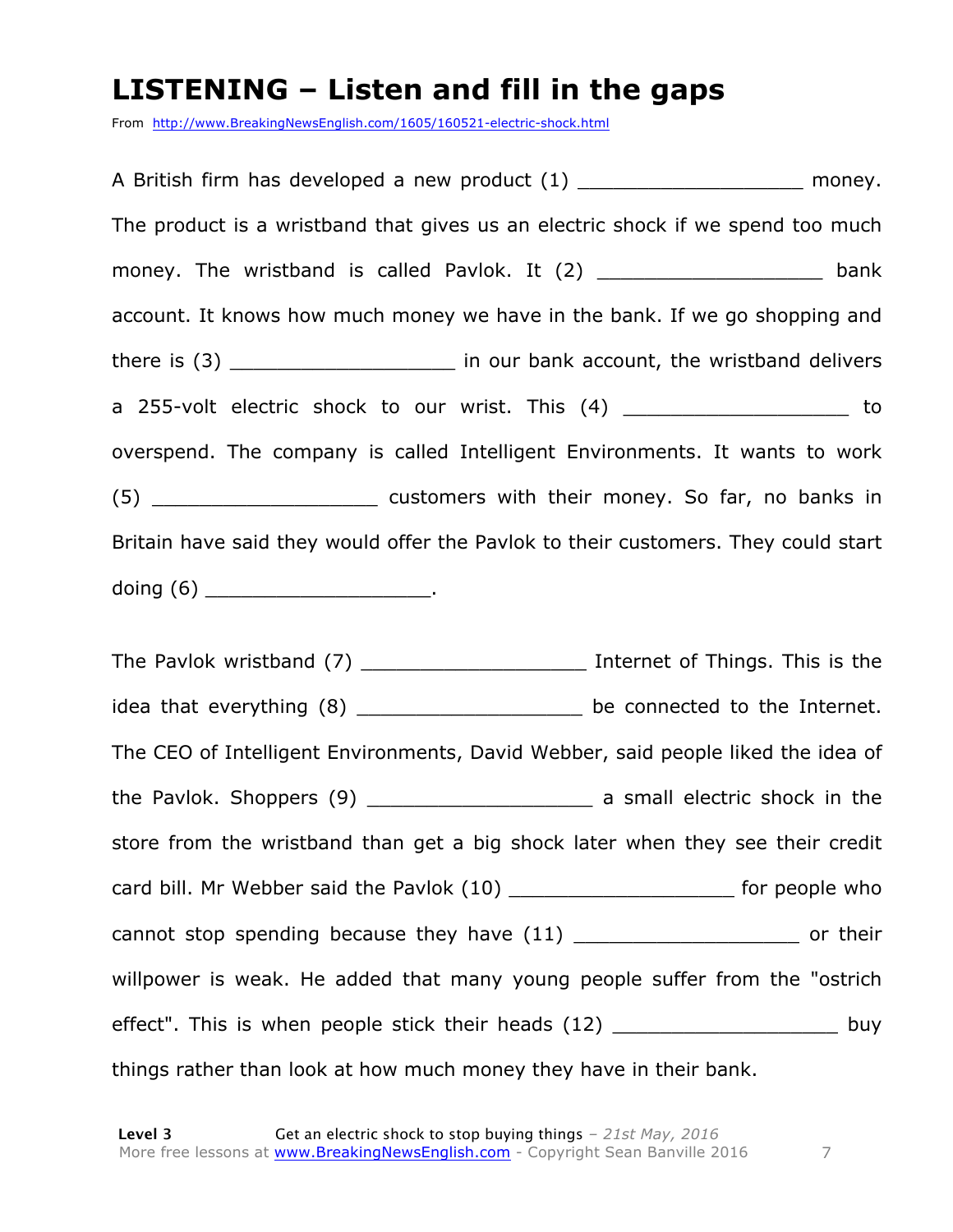# **COMPREHENSION QUESTIONS**

From http://www.BreakingNewsEnglish.com/1605/160521-electric-shock.html

- 1. Where is the company that developed the wristband from?
- 2. What is the Pavlok linked to?
- 3. How strong is the electric shock that the wristband delivers?
- 4. What kind of businesses does the Pavlok maker want to work with?
- 5. When might the Pavlok be offered to customers?
- 6. What is the Pavlok part of?
- 7. Who is David Webber?
- 8. What might shoppers get a shock at seeing?
- 9. What might people who can't stop spending not have (besides money)?
- 10. What do ostriches stick their head in?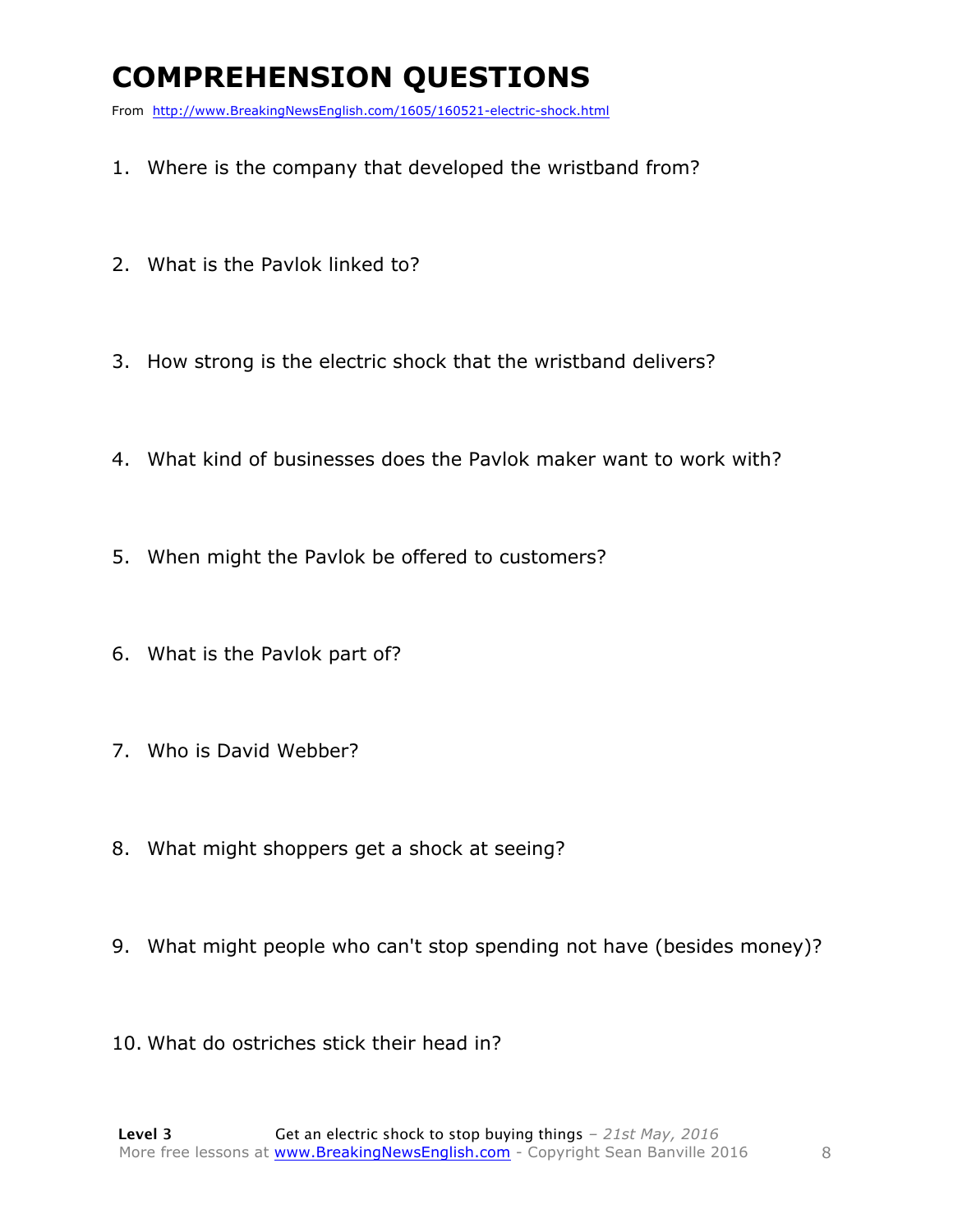# **MULTIPLE CHOICE - QUIZ**

From http://www.BreakingNewsEnglish.com/1605/160521-electric-shock.html

1) Where is the company that developed the wristband from? a) Britain b) Brazil c) Belarus d Burma 2) What is the Pavlok linked to? a) security b) theft c) bank accounts d) ideas 3) How strong is the electric shock that seeing? the wristband delivers? a) 555 volts b) 255 volts c) 225 volts d) 252 volts 4) What kind of businesses does the Pavlok maker want to work with? a) security companies b) successful ones c) Pavlova cake makers d) banks 5) When might the Pavlok be offered to customers? a) in the future b) after 2 weeks c) when the design is finished 6) What is the Pavlok part of? a) The Internet of Banks b) The Lock of Internet c) the Things of Internet d) the Internet of Things 7) Who is David Webber? a) an ostrich farmer b) CEO of the Pavlok maker c) a bank customer d) a bank manager 8) What might shoppers get a shock at a) expensive products b) empty shops c) the Pavlok d) credit card bills 9) What might people who can't stop spending not have (besides money)? a) an ostrich b) a bank account c) willpower d) a Pavlok 10) What do ostriches stick their head in? a) the sky b) sand c) water d) muddle

d) when banks open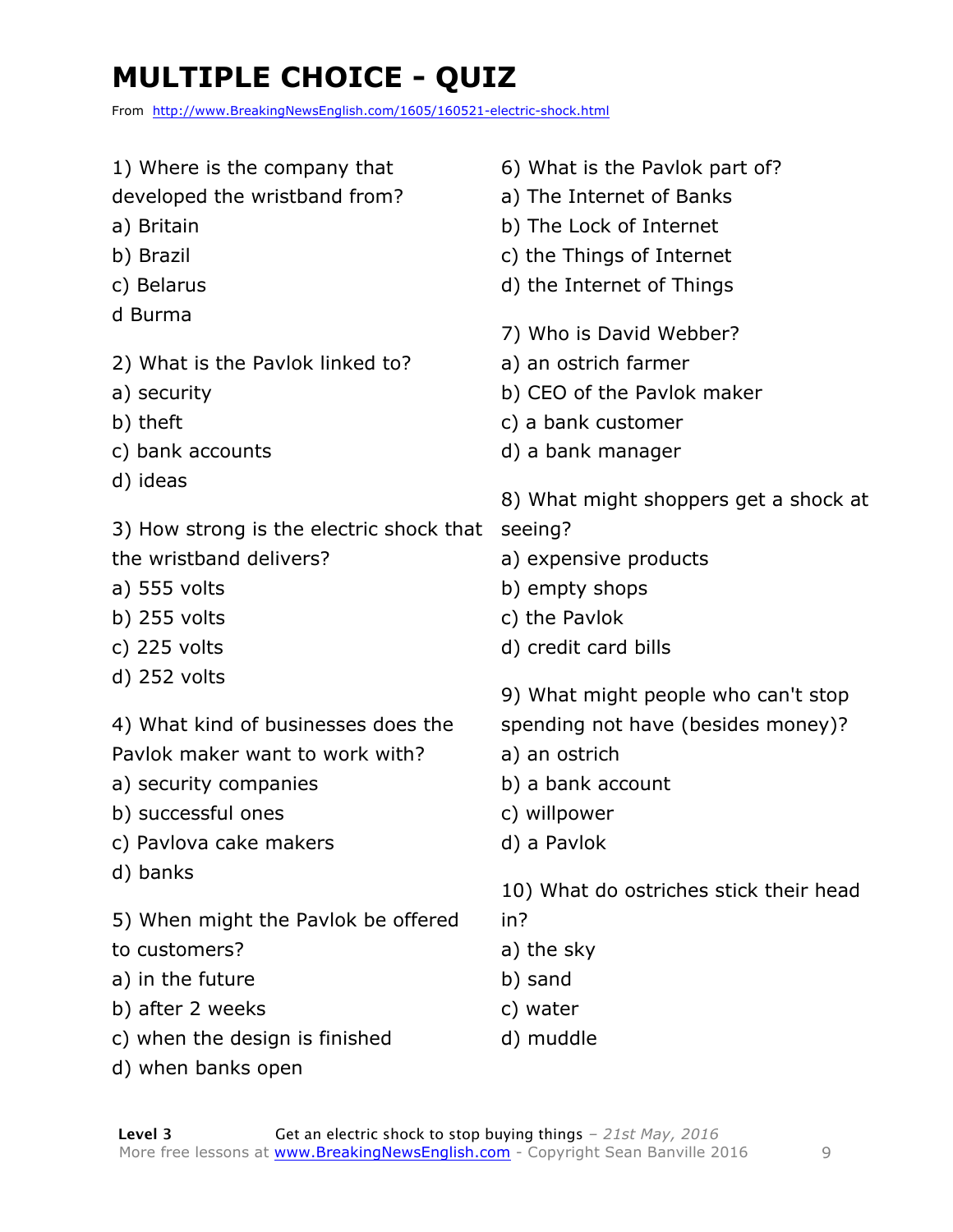# **ROLE PLAY**

From http://www.BreakingNewsEnglish.com/1605/160521-electric-shock.html

#### **Role A – Keep all your coins**

You think keeping all your coins is the best way to save money. Tell the others three reasons why. Tell them things that are wrong with their ways. Also, tell the others which is the worst of these (and why): walking everywhere, making a budget or staying single.

#### **Role B – Walk everywhere**

You think walking everywhere is the best way to save money. Tell the others three reasons why. Tell them things that are wrong with their ways. Also, tell the others which is the worst of these (and why): keeping all your coins, making a budget or staying single.

#### **Role C – Make a budget**

You think making a budget is the best way to save money. Tell the others three reasons why. Tell them things that are wrong with their ways. Also, tell the others which is the worst of these (and why): walking everywhere, keeping all your coins or staying single.

#### **Role D – Stay single**

You think staying single is the best way to save money. Tell the others three reasons why. Tell them things that are wrong with their ways. Also, tell the others which is the worst of these (and why): walking everywhere, making a budget or keeping all your coins.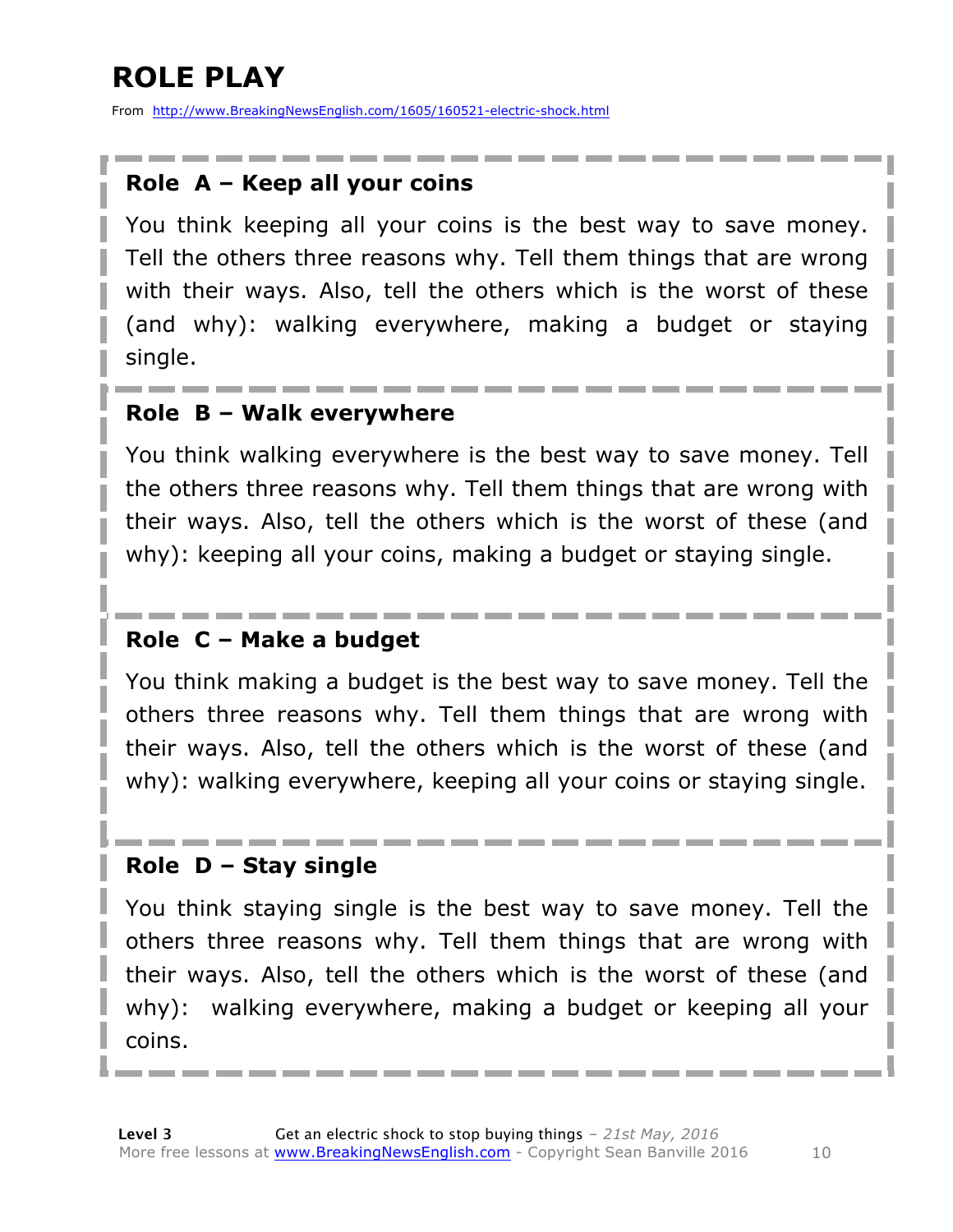# **AFTER READING / LISTENING**

From http://www.BreakingNewsEnglish.com/1605/160521-electric-shock.html

1. WORD SEARCH: Look in your dictionary / computer to find collocates, other meanings, information, synonyms … for the words 'electric' and 'shock'.

| electric | shock |
|----------|-------|
|          |       |
|          |       |
|          |       |

- Share your findings with your partners.
- Make questions using the words you found.
- Ask your partner / group your questions.

**2. ARTICLE QUESTIONS:** Look back at the article and write down some questions you would like to ask the class about the text.

- Share your questions with other classmates / groups.
- Ask your partner / group your questions.

**3. GAP FILL:** In pairs / groups, compare your answers to this exercise. Check your answers. Talk about the words from the activity. Were they new, interesting, worth learning…?

**4. VOCABULARY:** Circle any words you do not understand. In groups, pool unknown words and use dictionaries to find their meanings.

**5. TEST EACH OTHER:** Look at the words below. With your partner, try to recall how they were used in the text:

| $\bullet$ | save           | • everything   |
|-----------|----------------|----------------|
| $\bullet$ | linked         | • liked        |
|           | $\cdot$ enough | • small        |
|           | $\cdot$ 255    | $\bullet$ bill |
| ٠         | warns          | • weak         |
|           | • future       | $\cdot$ look   |
|           |                |                |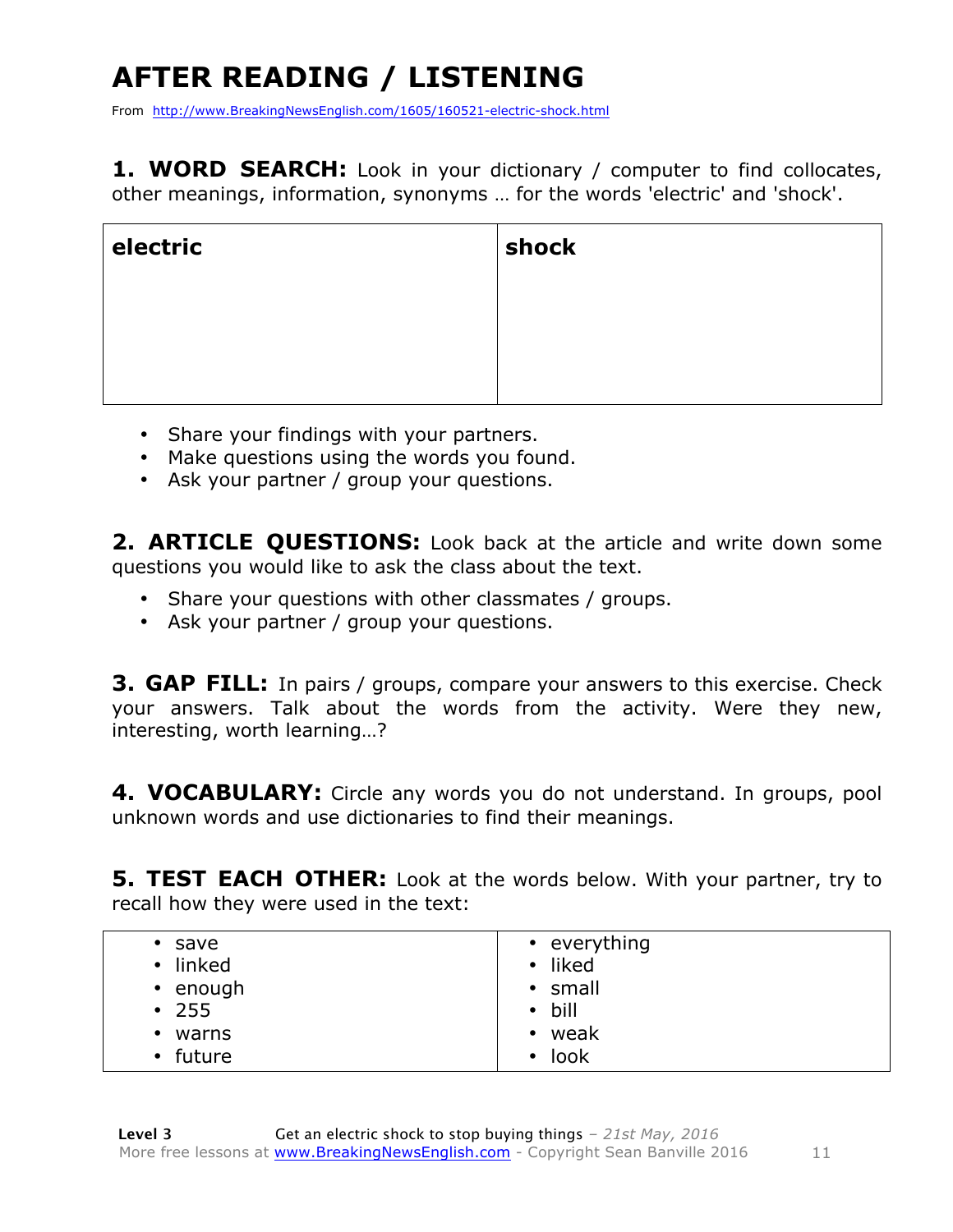#### **MONEY SURVEY**

From http://www.BreakingNewsEnglish.com/1605/160521-electric-shock.html

Write five GOOD questions about money in the table. Do this in pairs. Each student must write the questions on his / her own paper.

When you have finished, interview other students. Write down their answers.

|      | STUDENT 1 | STUDENT 2 | STUDENT 3 |
|------|-----------|-----------|-----------|
| Q.1. |           |           |           |
| Q.2. |           |           |           |
| Q.3. |           |           |           |
| Q.4. |           |           |           |
| Q.5. |           |           |           |

- Now return to your original partner and share and talk about what you found out. Change partners often.
- Make mini-presentations to other groups on your findings.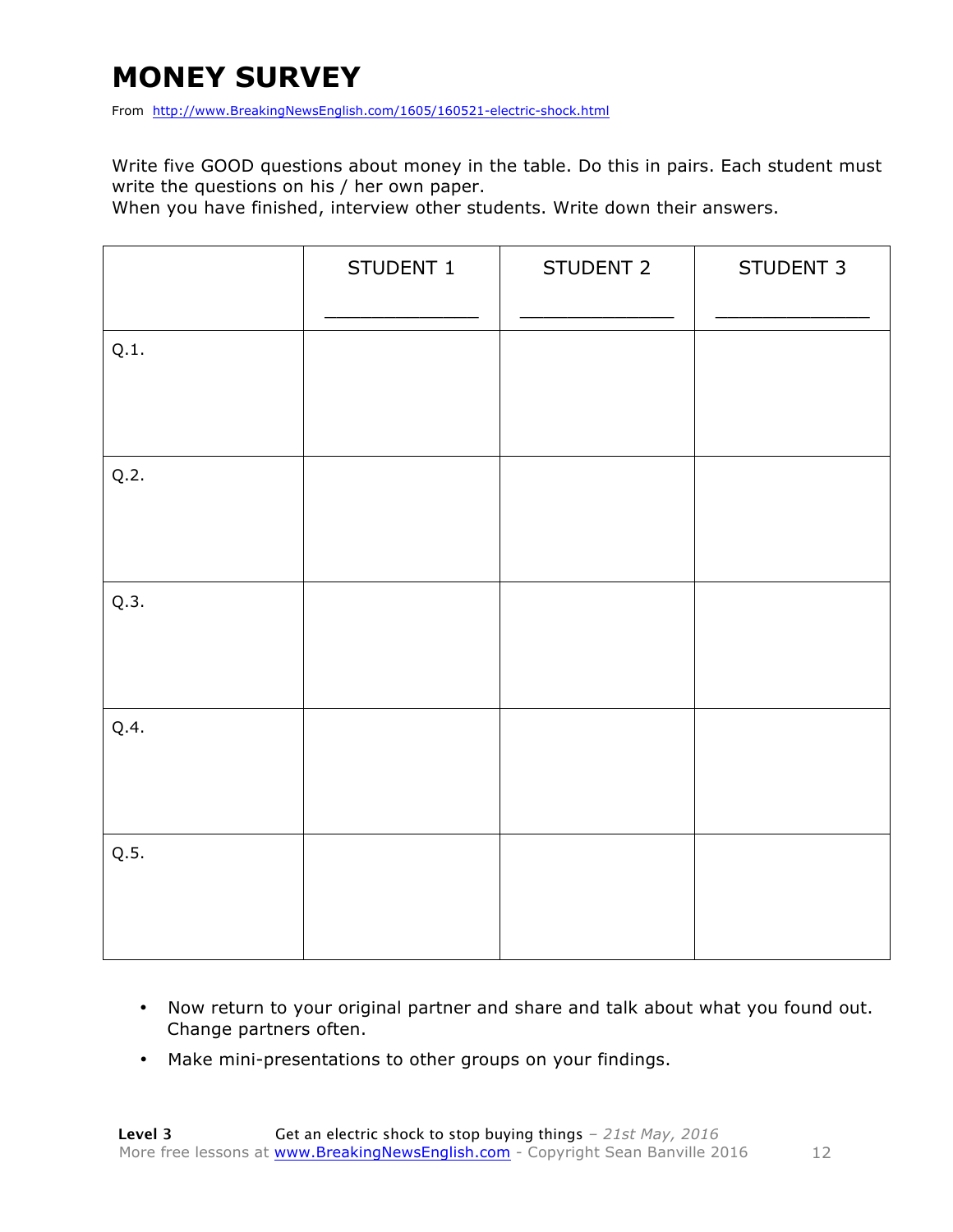# **MONEY DISCUSSION**

STUDENT A's QUESTIONS (Do not show these to student B)

- 1. What did you think when you read the headline?
- 2. What springs to mind when you hear the word 'money'?
- 3. What do you think about what you read?
- 4. How would you describe your shopping habits?
- 5. Why do people like shopping?
- 6. How useful would the Pavlok be for you?
- 7. When was the last time you spent too much?
- 8. Would the Pavlok be good to stop overeating?
- 9. How happy are you with your bank account?
- 10. Would you get a Pavlok if the bank offered you one?

*Get an electric shock to stop buying things – 21st May, 2016* Thousands more free lessons at www.BreakingNewsEnglish.com

-----------------------------------------------------------------------------

#### **MONEY DISCUSSION**

STUDENT B's QUESTIONS (Do not show these to student A)

- 11. Did you like reading this article? Why/not?
- 12. What do you think of the idea of the Pavlok?
- 13. How often do you spend too much money?
- 14. What other things do we need a shock to stop us doing something?
- 15. What do you know about the Internet of Things?
- 16. Why do many men hate shopping?
- 17. What do you think when you see your credit card?
- 18. How much willpower do you have?
- 19. What do you think of the 'ostrich effect'?
- 20. What questions would you like to ask the Pavlok CEO?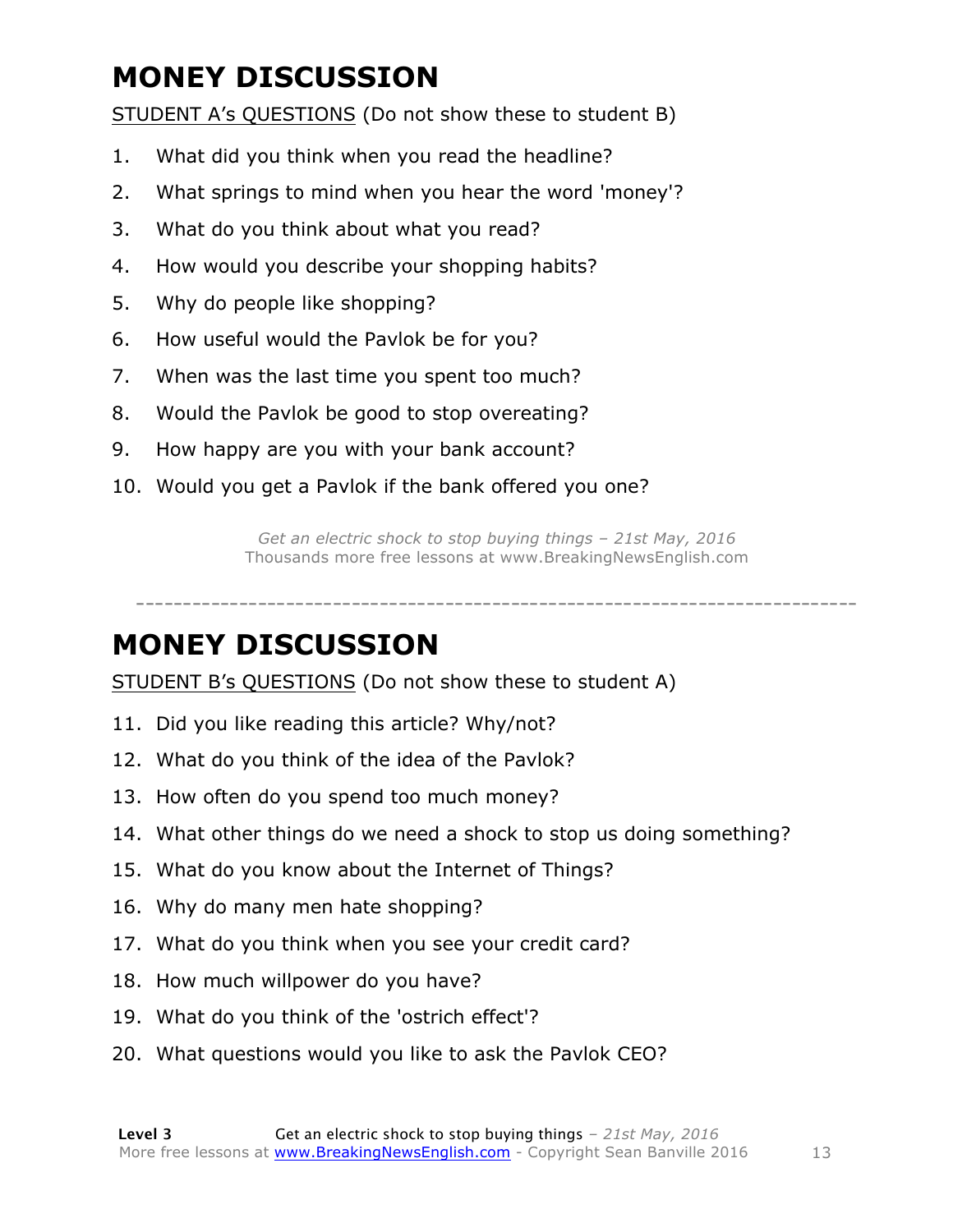### **DISCUSSION (Write your own questions)**

STUDENT A's QUESTIONS (Do not show these to student B)

| 1. |                                                              |  |  |
|----|--------------------------------------------------------------|--|--|
| 2. | <u> 1989 - Johann Barn, margaret eta idazlear (h. 1989).</u> |  |  |
| 3. |                                                              |  |  |
| 4. |                                                              |  |  |
| 5. |                                                              |  |  |
| 6. |                                                              |  |  |

Copyright © www.BreakingNewsEnglish.com 2016

# **DISCUSSION (Write your own questions)**

STUDENT B's QUESTIONS (Do not show these to student A)

| 1. |                                                                                                                      |  |
|----|----------------------------------------------------------------------------------------------------------------------|--|
|    |                                                                                                                      |  |
| 2. |                                                                                                                      |  |
| 3. |                                                                                                                      |  |
|    |                                                                                                                      |  |
| 4. |                                                                                                                      |  |
| 5. | <u> 1980 - Jan James James Barnett, martin de la política de la propia de la propia de la propia de la propia de</u> |  |
|    |                                                                                                                      |  |
| 6. |                                                                                                                      |  |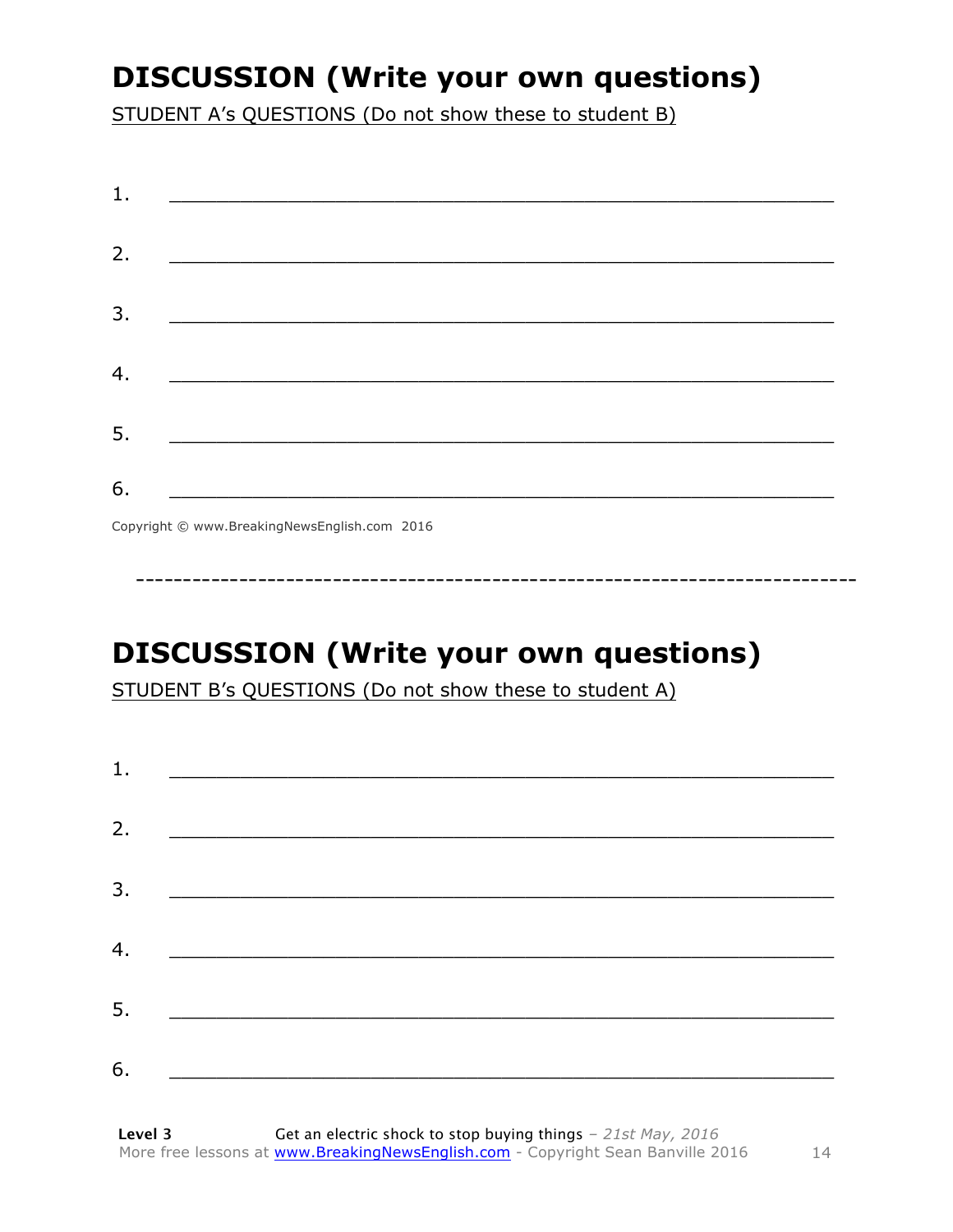### **LANGUAGE - CLOZE**

From http://www.BreakingNewsEnglish.com/1605/160521-electric-shock.html

A British firm has developed a new product  $(1)$  help us save money. The product is a wristband (2) \_\_\_\_ gives us an electric shock if we spend too much money. The wristband is called Pavlok. It is  $(3)$  \_\_\_\_ to our bank account. It knows how much money we have in the bank. If we go shopping and there is (4) enough money in our bank account, the wristband (5) \_\_\_\_ a 255-volt electric shock to our wrist. This warns us not to overspend. The company is called Intelligent Environments. It wants to work with banks to help customers with their money. So far, no banks in Britain have said they would (6) \_\_\_\_ the Pavlok to their customers. They could start doing this in the future.

The Pavlok wristband is part of the Internet of Things. This is the idea that everything in our life will (7) connected to the Internet. The CEO of Intelligent Environments, David Webber, said people liked the idea of the Pavlok. Shoppers would (8) equate a small electric shock in the store from the wristband than get a big shock later when they see their credit card (9) \_\_\_\_\_. Mr Webber said the Pavlok would be great for people who cannot stop spending because they have (10) \_\_\_\_ willpower or their willpower is weak. He added that many young people suffer (11) \_\_\_\_ the "ostrich effect". This is when people stick their heads in the sand and buy things rather (12) \_\_\_\_ look at how much money they have in their bank.

#### **Put the correct words from the table below in the above article.**

| 1.  | (a) | for        | (b) | to      | (c) | by       | (d) | <b>SO</b> |
|-----|-----|------------|-----|---------|-----|----------|-----|-----------|
| 2.  | (a) | what       | (b) | that    | (c) | this     | (d) | then      |
| 3.  | (a) | lichen     | (b) | lined   | (c) | likened  | (d) | linked    |
| 4.  | (a) | never      | (b) | not     | (c) | no       | (d) | now       |
| 5.  | (a) | delivering | (b) | deliver | (c) | delivery | (d) | delivers  |
| 6.  | (a) | reject     | (b) | combine | (c) | offer    | (d) | protect   |
| 7.  | (a) | be         | (b) | do      | (c) | have     | (d) | not       |
| 8.  | (a) | instead    | (b) | prefer  | (c) | rather   | (d) | like      |
| 9.  | (a) | bull       | (b) | ball    | (c) | bell     | (d) | bill      |
| 10. | (a) | no         | (b) | non     | (c) | not      | (d) | now       |
| 11. | (a) | from       | (b) | as      | (c) | on       | (d) | at        |
| 12. | (a) | than       | (b) | that    | (c) | this     | (d) | then      |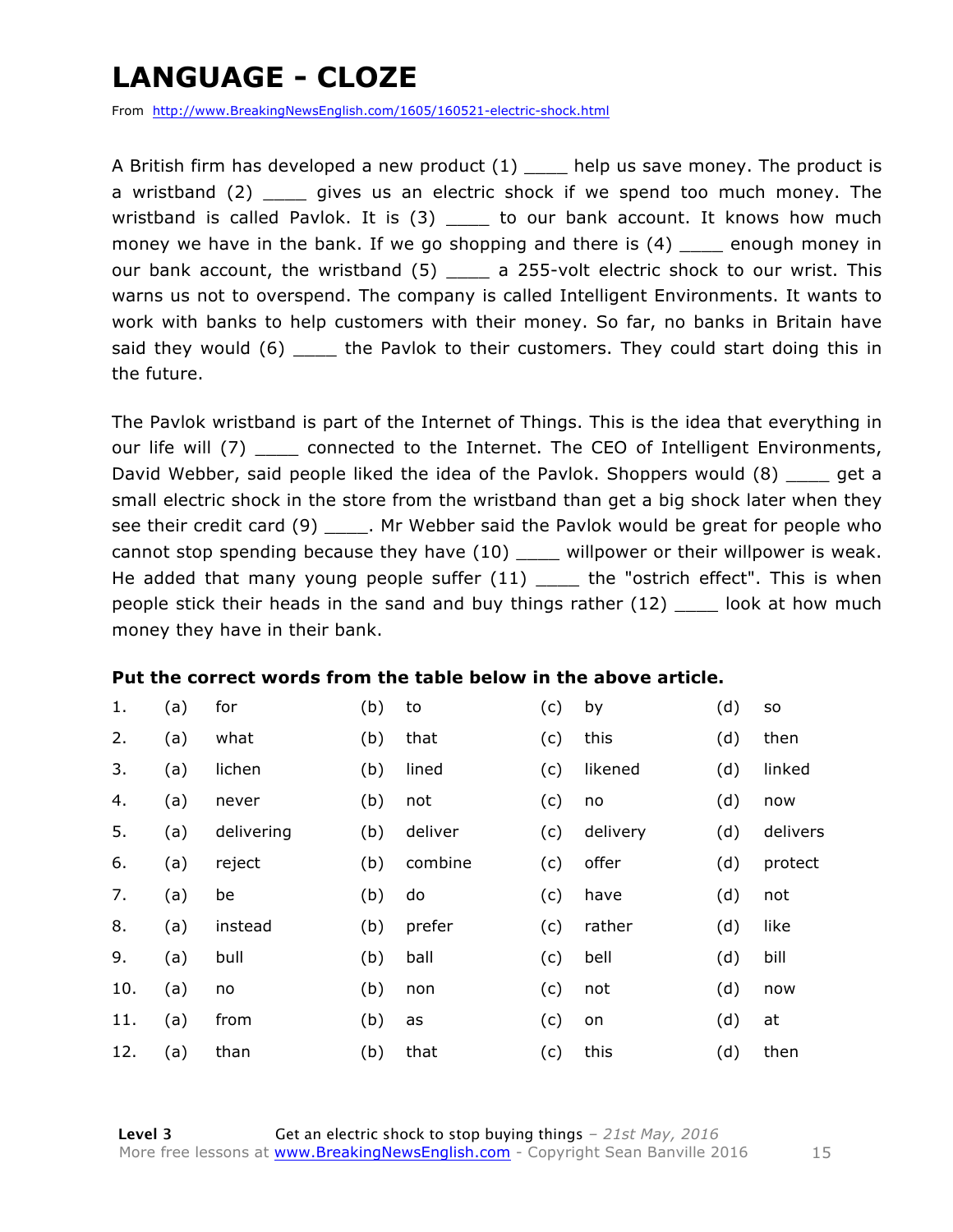# **SPELLING**

From http://www.BreakingNewsEnglish.com/1605/160521-electric-shock.html

#### **Paragraph 1**

- 1. developed a new opdtrcu
- 2. not enough money in our bank ocntauc
- 3. the wristband sedeirlv a 255-volt electric shock
- 4. This warns us not to pendesrvo
- 5. help curesosmt with their money
- 6. They could start doing this in the rtfueu

#### **Paragraph 2**

- 7. onntecdce to the Internet
- 8. Shoppers would erhtra get a small electric shock
- 9. trdeci card bill
- 10. they have no wlplorwei
- 11. He added that many young people sffrue
- 12. the "ostrich feefct"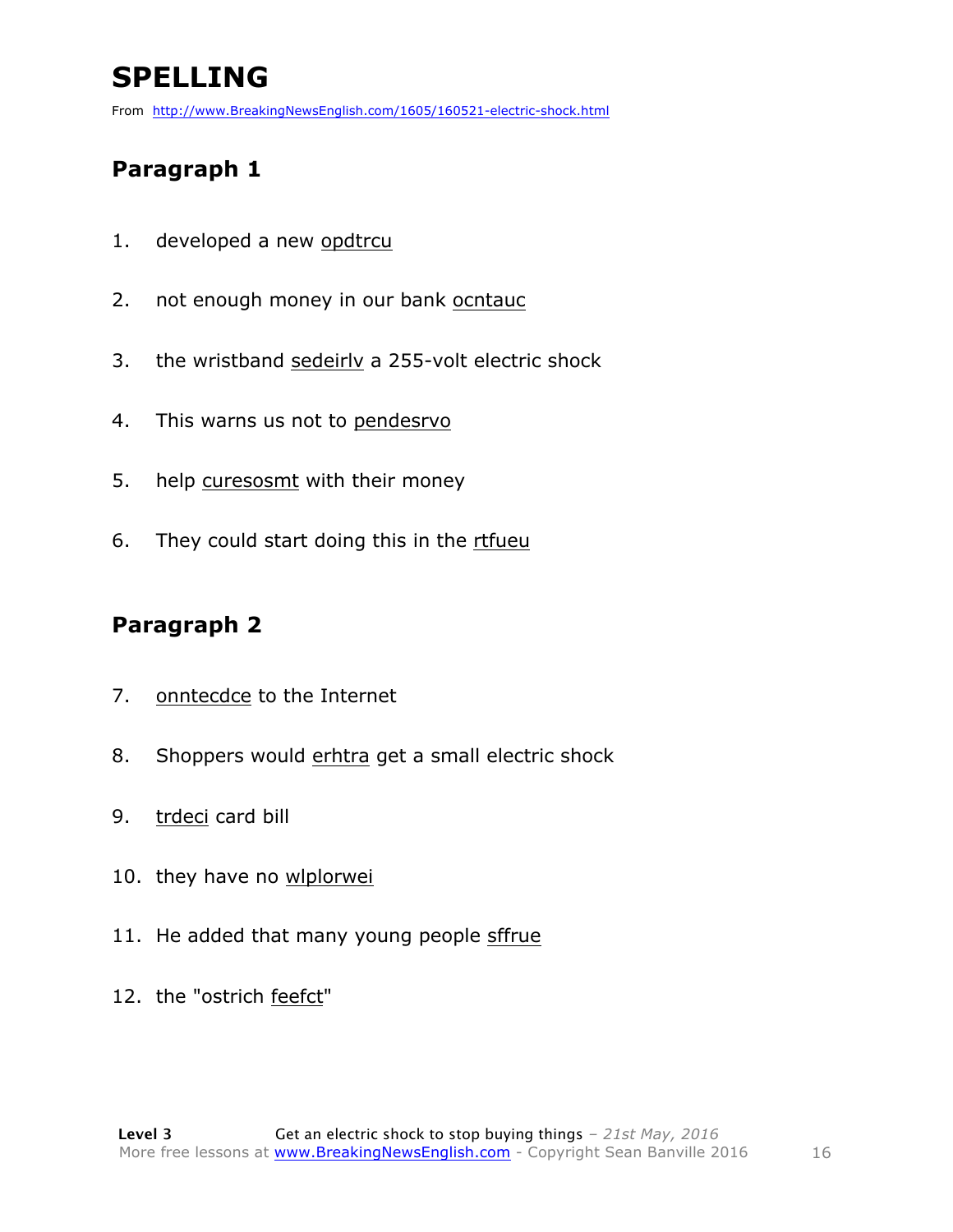# **PUT THE TEXT BACK TOGETHER**

From http://www.BreakingNewsEnglish.com/1605/160521-electric-shock.html

#### **Number these lines in the correct order.**

- ( ) connected to the Internet. The CEO of Intelligent Environments, David Webber, said people liked the
- () idea of the Pavlok. Shoppers would rather get a small electric shock in the store from the wristband than get a
- ( ) money in our bank account, the wristband delivers a 255-volt electric shock to our wrist. This warns us not to
- ( ) who cannot stop spending because they have no willpower or their willpower is weak. He added that
- ( *1* ) A British firm has developed a new product to help us save money. The product is a wristband that gives us an
- ( ) overspend. The company is called Intelligent Environments. It wants to work with
- ( ) account. It knows how much money we have in the bank. If we go shopping and there is not enough
- ( ) sand and buy things rather than look at how much money they have in their bank.
- ( ) banks to help customers with their money. So far, no banks in Britain have said they would offer the Pavlok
- () to their customers. They could start doing this in the future.
- ( ) The Pavlok wristband is part of the Internet of Things. This is the idea that everything in our life will be
- ( ) many young people suffer from the "ostrich effect". This is when people stick their heads in the
- () big shock later when they see their credit card bill. Mr Webber said the Pavlok would be great for people
- ( ) electric shock if we spend too much money. The wristband is called Pavlok. It is linked to our bank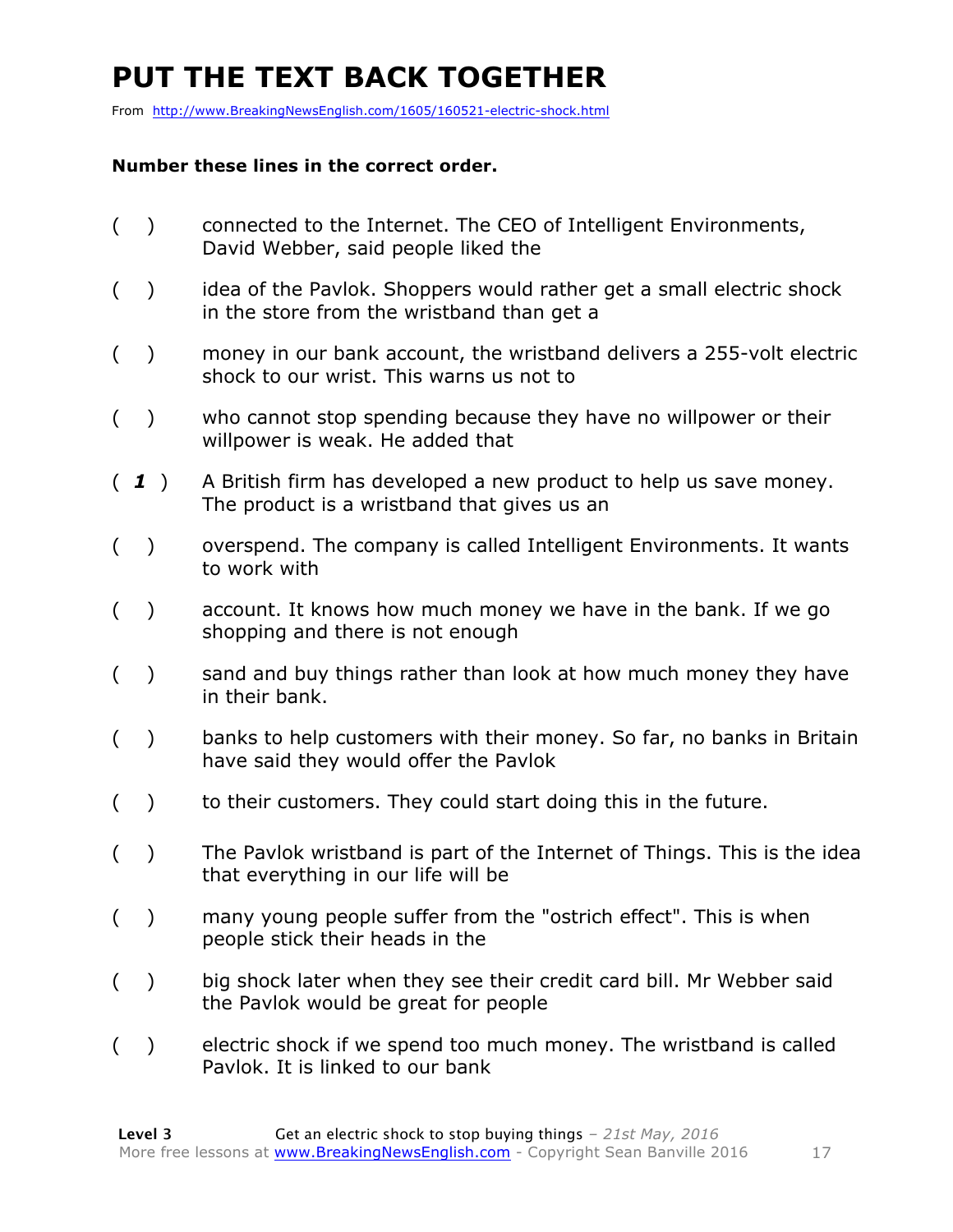#### **PUT THE WORDS IN THE RIGHT ORDER**

From http://www.BreakingNewsEnglish.com/1605/160521-electric-shock.html

1. that much we electric gives A spend shock us wristband too if an .

2. bank how we the knows money in It much have .

3. our to shock electric volt - 255 a delivers wristband The wrist .

4. Work customers with with banks their to money help .

5. start could They future the in this doing .

6. in will to Everything life connected Internet our be the .

7. electric shock in the store Shoppers would rather get a small .

8. credit their see they when later shock big a Get bill card .

9. because spending stop Cannot willpower no have they .

10. how they their at money in Look much have bank .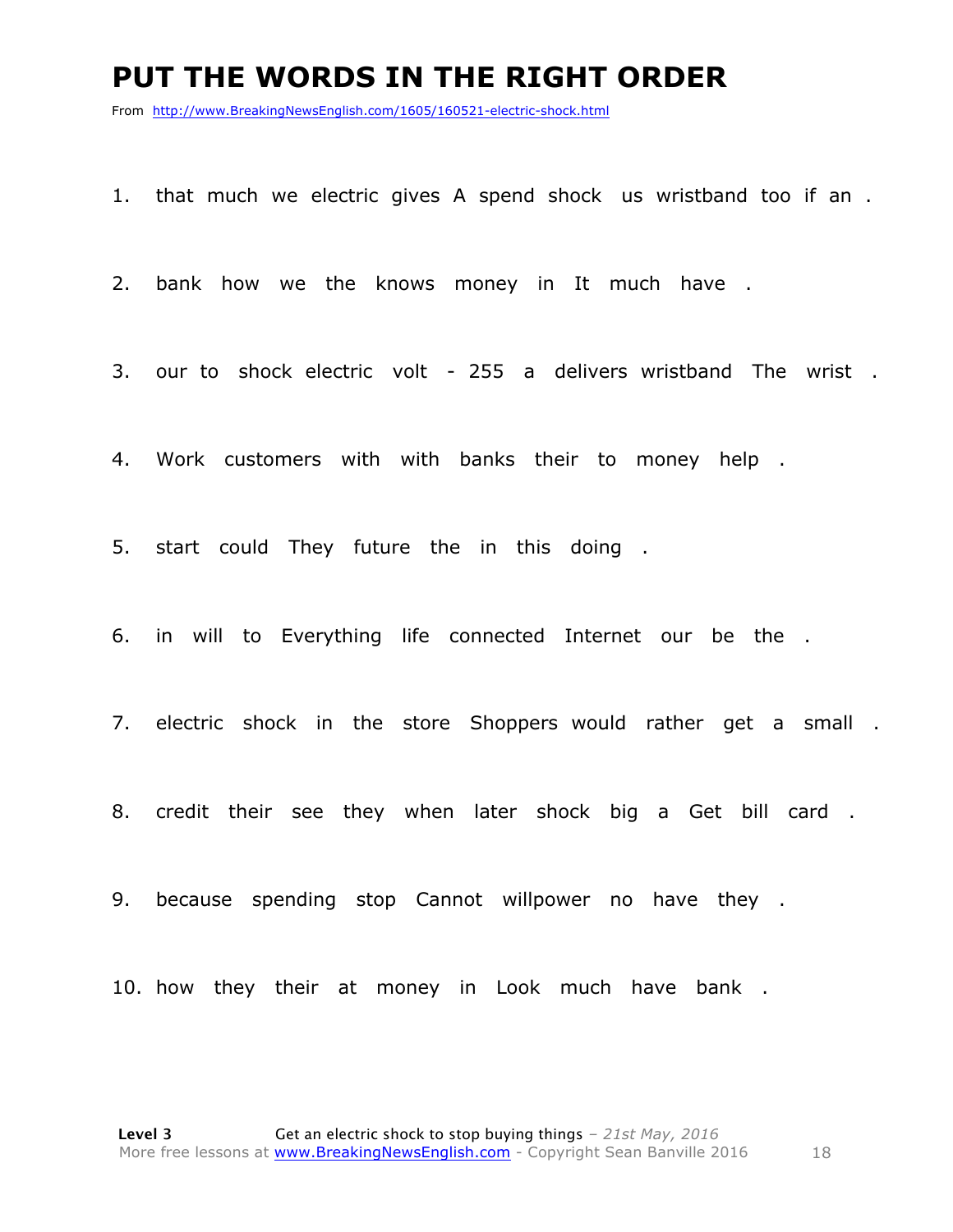# **CIRCLE THE CORRECT WORD (20 PAIRS)**

From http://www.BreakingNewsEnglish.com/1605/160521-electric-shock.html

A British firm has *developing / developed* a new product to help us save money. The product is a wristband that *gives / given* us an electric shock if we spend too *much / many* money. The wristband is called Pavlok. It is linked to our bank account. It knows *how / what* much money we have in the bank. If we go shopping and there is *not / aren't* enough money in our bank account, the wristband delivers a 255-volt electric shock to our *writs / wrist*. This warns us not to overspend. The company is called Intelligent Environments. It wants *to / for*  work with banks to help customers *with / within* their money. So far, no banks in Britain have said they would *giving / offer* the Pavlok to their customers. They could start doing this in *the / a* future.

The Pavlok wristband is *party / part* of the Internet of Things. This is the idea that everything in our life will *be / being* connected to the Internet. The CEO of Intelligent Environments, David Webber, said people *likened / liked* the idea of the Pavlok. Shoppers would rather get a small *electronic / electric* shock in the store from the wristband than get a big shock *lately / later* when they see their credit card *bill / bell*. Mr Webber said the Pavlok would be *greet / great* for people who cannot stop spending because they have no willpower or their willpower is *weak / weakness*. He added that many young people suffer from the "ostrich effect". This is when people *stick / adhere* their heads in the sand and buy things rather *for / than* look at how much money they have in their bank.

#### **Talk about the connection between each pair of words in italics, and why the correct word is correct.**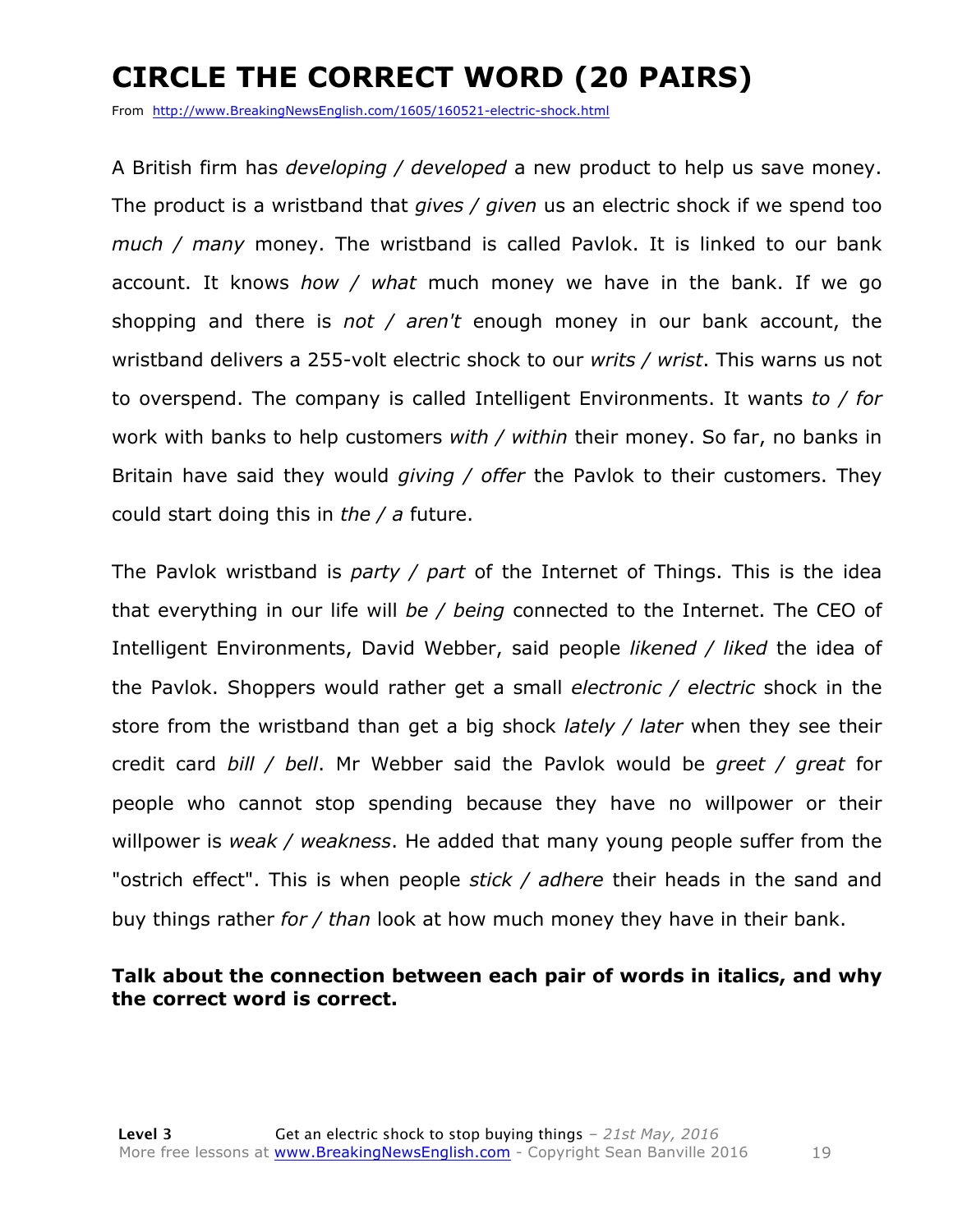### **INSERT THE VOWELS (a, e, i, o, u)**

From http://www.BreakingNewsEnglish.com/1605/160521-electric-shock.html

\_ B r \_ t \_ sh f \_ rm h \_ s d \_ v \_ l \_ p \_ d \_ n \_ w pr \_ d \_ ct t \_ h \_ lp \_ s  $s_v$  m\_n\_y. Th\_  $pr_dct$  \_s \_ wr\_stb\_nd th\_t  $g_v$  s \_s \_n  $\lfloor$  \_ ctr \_ c sh \_ ck \_ f w \_ sp \_ nd t \_ \_ m \_ ch m \_ n \_ y. Th \_  $wr\_stb\_nd$   $\_s$   $c\_ll\_d$   $P\_vl\_k$ .  $\_t$   $\_s$   $l\_nk\_d$   $t$   $\_$   $\_r$   $b\_nk$  $\_{cc}$  nt.  $\_$ t kn ws h w m  $\_$ ch m  $\_$ n  $\_$ y w  $\_$  h  $\_$   $\_$  n th  $\_$  b  $\_$ nk.  $\_$  f w $\_$  g $\_$  sh $\_$ pp $\_$ ng  $\_$ nd th $\_$ r $\_$   $\_$ s n $\_$ t  $\_$ n $\_$ gh m $\_$ n $\_$ y  $\_$ n  $\_$ r  $b_n$ k  $cc_{n-1}$ t, th $w_n$  wr $c_n$ stb $d_n$ d d $d_n$ l $n-1$   $c_n$  and  $c_n$   $c_n$   $c_n$   $c_{n-1}$  $sh_c k$  t\_ \_\_r wr\_st. Th\_s w\_rns \_s n\_t t\_ \_v\_rsp\_nd. Th\_  $c$  mp ny  $s$   $c$   $||$   $d$  nt  $||$   $g$  nt nv  $r$  nm nts.  $t$  w nts  $t$ w  $rk$  w  $th$   $b$  nks  $t$   $h$   $lp$   $c$   $st$   $m$   $rs$   $w$   $th$   $th$   $r$   $m$   $n$   $y$ .  $S$  $f_r$ , n\_ b\_nks \_n Br\_t\_\_n h\_v\_ s\_\_d th\_y w\_\_ld \_ff\_r th\_  $P_V$ | k t the r c st m rs. Th y c and st rt d ang th s and th  $f_t$  f  $r$ .

 $Th$   $P$   $vl$   $k$   $wr$   $stb$   $nd$   $s$   $p$   $rt$   $f$   $th$   $n$   $nt$   $rn$   $t$   $f$   $Th$   $ngs$ . Th  $s$   $_s$  th  $_d$  th  $t$   $_v$  ryth ng n  $_r$  l  $f$  w ll b  $c$  nn ct d t th nt rn t. Th  $c$  f nt  $||g$  nt  $\lnot$  nv r nm nts, D v d W bb r, s d p pl l k d th  $\lnot$  d  $\lnot$ f th P v l k. Sh pp rs w  $1d$  r th r q t s m  $11$   $1$  ctr  $c$ sh  $ck$  n th st r fr m th wr stb nd th n q t b q  $sh\_ck$   $l\_t\_r$  wh\_n  $th\_y$   $s\_$   $th\_r$   $cr\_d\_t$   $c\_rd$   $b\_ll$ . Mr W  $bb$  r s d th P vl k w ld b gr t f r p pl wh c nn t st p sp nd ng b c  $s$  th y h  $v$  n  $w$  llp  $w$  r  $r$  $th$ \_r w\_llp\_w\_r \_s w\_\_k. H\_ \_dd\_d  $th$ \_t m\_ny y\_\_ng  $p_{p}$  p  $_{p}$  s  $_{p}$  f  $_{p}$  fr  $_{p}$  m th  $_{p}$   $_{p}$   $_{p}$   $_{p}$   $_{p}$   $_{p}$   $_{p}$   $_{p}$   $_{p}$   $_{p}$   $_{p}$   $_{p}$   $_{p}$   $_{p}$   $_{p}$   $_{p}$   $_{p}$   $_{p}$   $_{p}$   $_{p}$   $_{p}$   $_{p}$   $_{p}$   $_{p}$   $_{p}$   $_{p}$   $_{p}$   $_{p}$   $_{p}$   $_{$ p pl st ck th r h ds n th s nd nd b y th ngs r thr thn lkthwm chmny thy hvn thr b nk.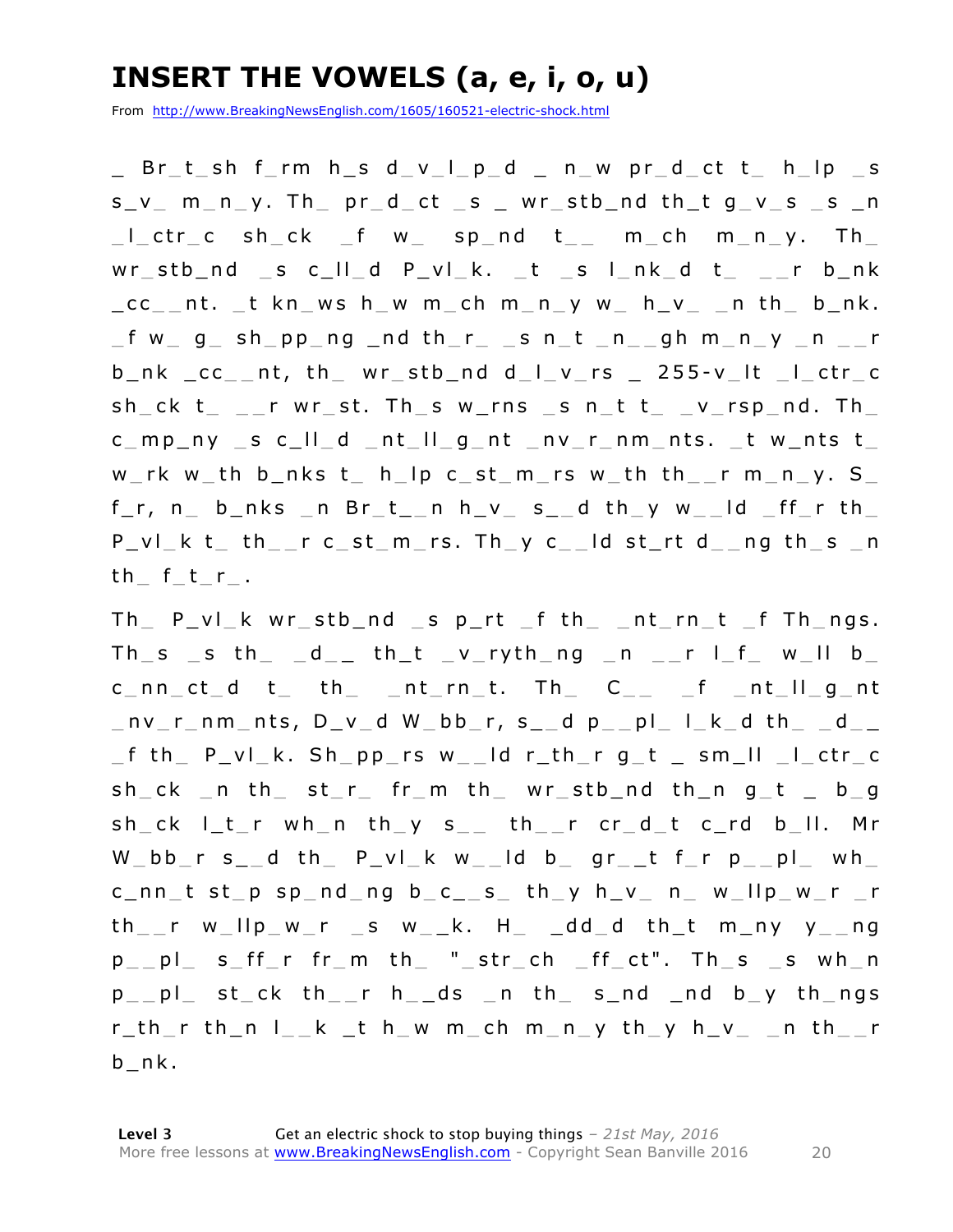#### **PUNCTUATE THE TEXT AND ADD CAPITALS**

From http://www.BreakingNewsEnglish.com/1605/160521-electric-shock.html

a british firm has developed a new product to help us save money the product is a wristband that gives us an electric shock if we spend too much money the wristband is called pavlok it is linked to our bank account it knows how much money we have in the bank if we go shopping and there is not enough money in our bank account the wristband delivers a 255-volt electric shock to our wrist this warns us not to overspend the company is called intelligent environments it wants to work with banks to help customers with their money so far no banks in britain have said they would offer the pavlok to their customers they could start doing this in the future

the pavlok wristband is part of the internet of things this is the idea that everything in our life will be connected to the internet the ceo of intelligent environments david webber said people liked the idea of the pavlok shoppers would rather get a small electric shock in the store from the wristband than get a big shock later when they see their credit card bill mr webber said the pavlok would be great for people who cannot stop spending because they have no willpower or their willpower is weak he added that many young people suffer from the "ostrich effect" this is when people stick their heads in the sand and buy things rather than look at how much money they have in their bank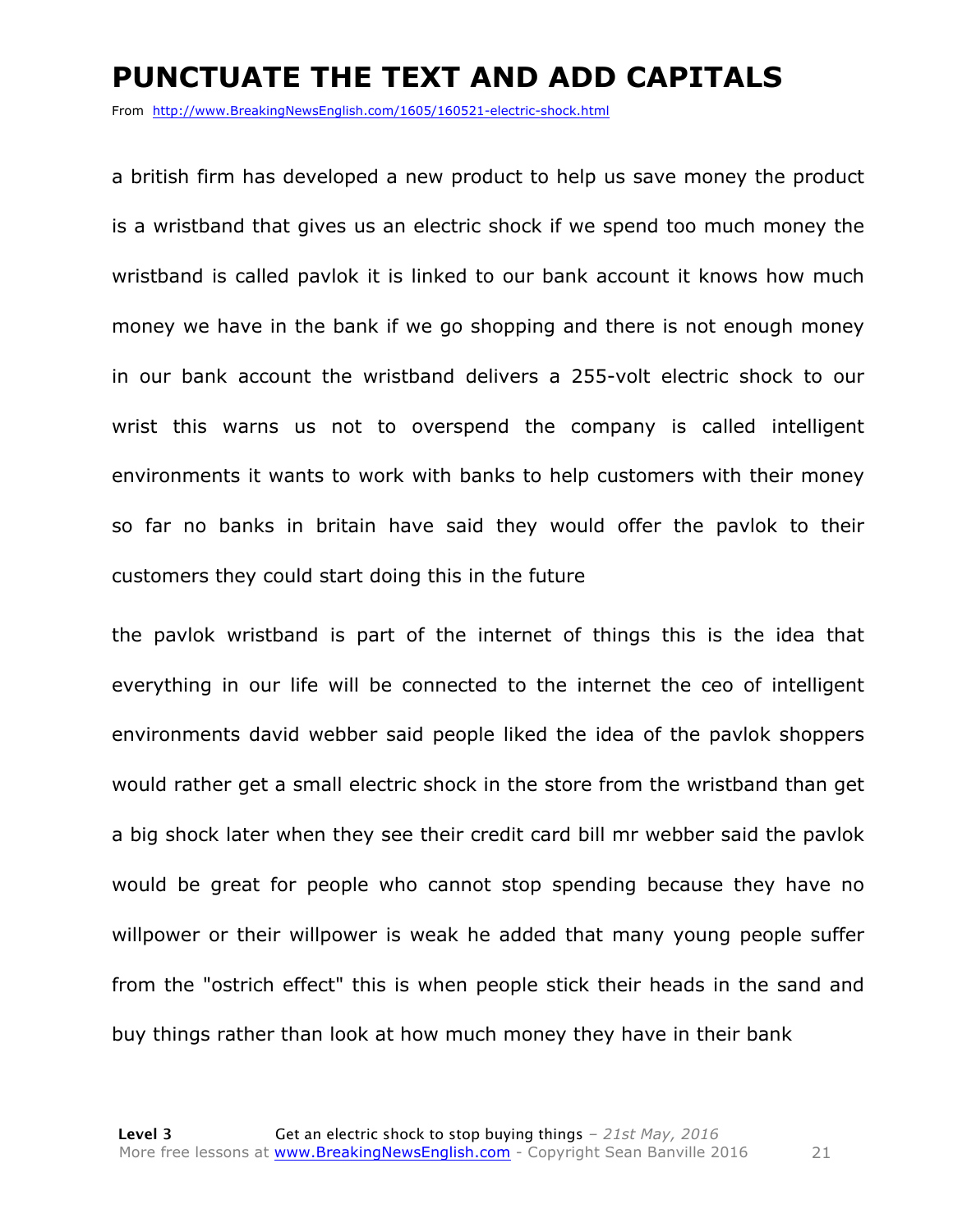# **PUT A SLASH ( / ) WHERE THE SPACES ARE**

From http://www.BreakingNewsEnglish.com/1605/160521-electric-shock.html

ABritishfirmhasdevelopedanewproducttohelpussavemoney.Thepro ductisawristbandthatgivesusanelectricshockifwespendtoomuchmo ney.ThewristbandiscalledPavlok.Itislinkedtoourbankaccount.Itkno wshowmuchmoneywehaveinthebank.Ifwegoshoppingandthereisno tenoughmoneyinourbankaccount,thewristbanddeliversa255-volte lectricshocktoourwrist.Thiswarnsusnottooverspend.Thecompanyis calledIntelligentEnvironments.Itwantstoworkwithbankstohelpcusto merswiththeirmoney.Sofar,nobanksinBritainhavesaidtheywouldoff erthePavloktotheircustomers.Theycouldstartdoingthisinthefuture.T hePavlokwristbandispartoftheInternetofThings.Thisistheideathatev erythinginourlifewillbeconnectedtotheInternet.TheCEOofIntelligent Environments,DavidWebber,saidpeoplelikedtheideaofthePavlok.Sh opperswouldrathergetasmallelectricshockinthestorefromthewristb andthangetabigshocklaterwhentheyseetheircreditcardbill.MrWebb ersaidthePavlokwouldbegreatforpeoplewhocannotstopspendingbec ausetheyhavenowillpowerortheirwillpowerisweak.Headdedthatman yyoungpeoplesufferfromthe"ostricheffect".Thisiswhenpeoplestickt heirheadsinthesandandbuythingsratherthanlookathowmuchmoney theyhaveintheirbank.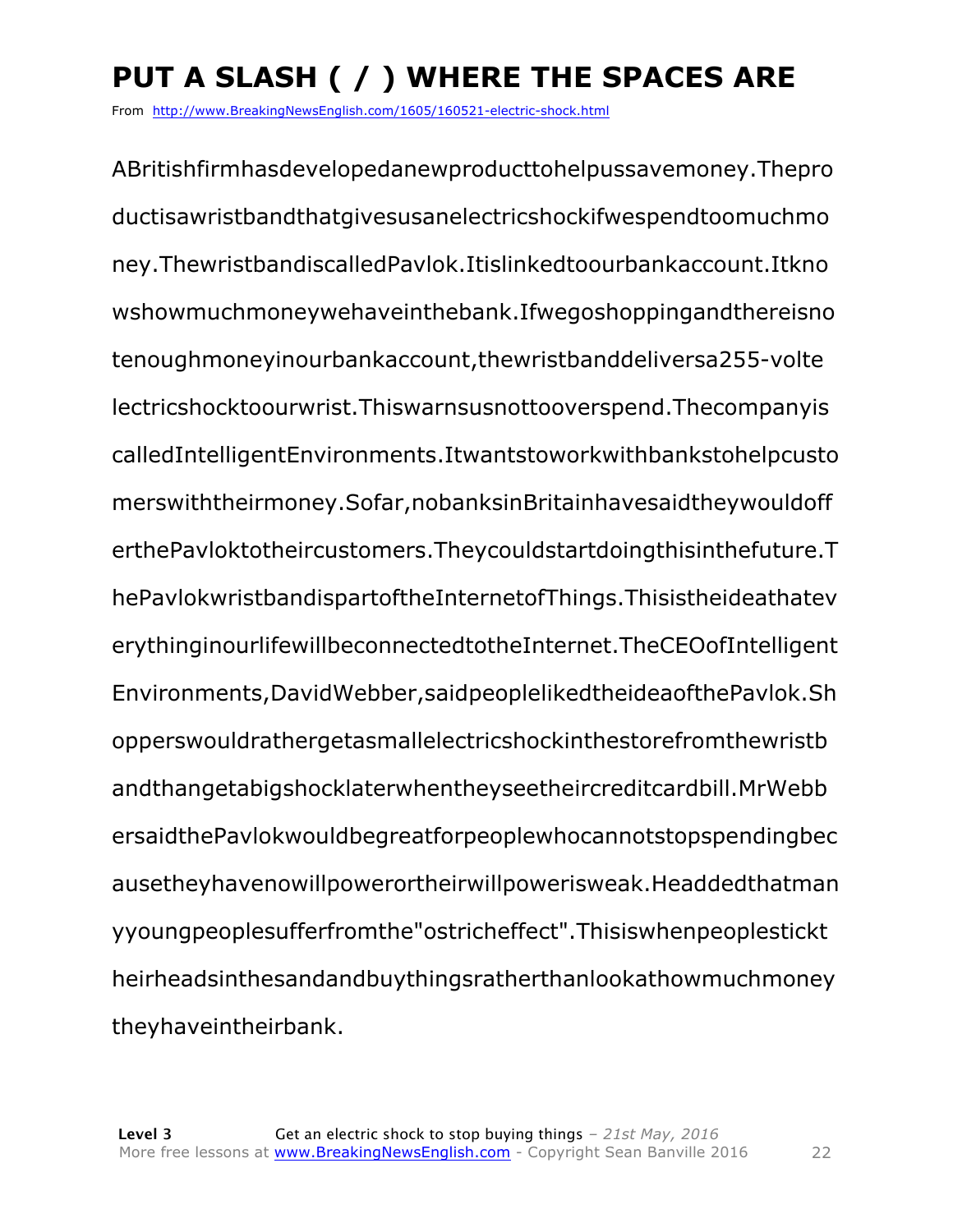# **FREE WRITING**

From http://www.BreakingNewsEnglish.com/1605/160521-electric-shock.html

Write about money for 10 minutes. Comment on your partner's paper.

|  | $\overline{\phantom{0}}$ |
|--|--------------------------|
|  |                          |
|  |                          |
|  |                          |
|  |                          |
|  |                          |
|  |                          |
|  |                          |
|  |                          |
|  |                          |
|  |                          |
|  |                          |
|  |                          |
|  |                          |
|  |                          |
|  |                          |
|  |                          |
|  |                          |
|  |                          |
|  |                          |
|  |                          |
|  |                          |
|  |                          |
|  |                          |
|  |                          |
|  |                          |
|  |                          |
|  |                          |
|  |                          |
|  |                          |
|  |                          |
|  |                          |
|  |                          |
|  |                          |
|  |                          |
|  |                          |
|  |                          |
|  |                          |
|  |                          |
|  |                          |
|  |                          |
|  |                          |
|  |                          |
|  |                          |
|  |                          |
|  |                          |
|  |                          |
|  |                          |
|  |                          |
|  |                          |
|  |                          |
|  |                          |
|  |                          |
|  |                          |
|  |                          |
|  |                          |
|  |                          |
|  |                          |
|  |                          |
|  |                          |
|  |                          |
|  |                          |
|  |                          |
|  |                          |
|  |                          |
|  |                          |
|  |                          |
|  |                          |
|  |                          |
|  |                          |
|  |                          |
|  |                          |
|  |                          |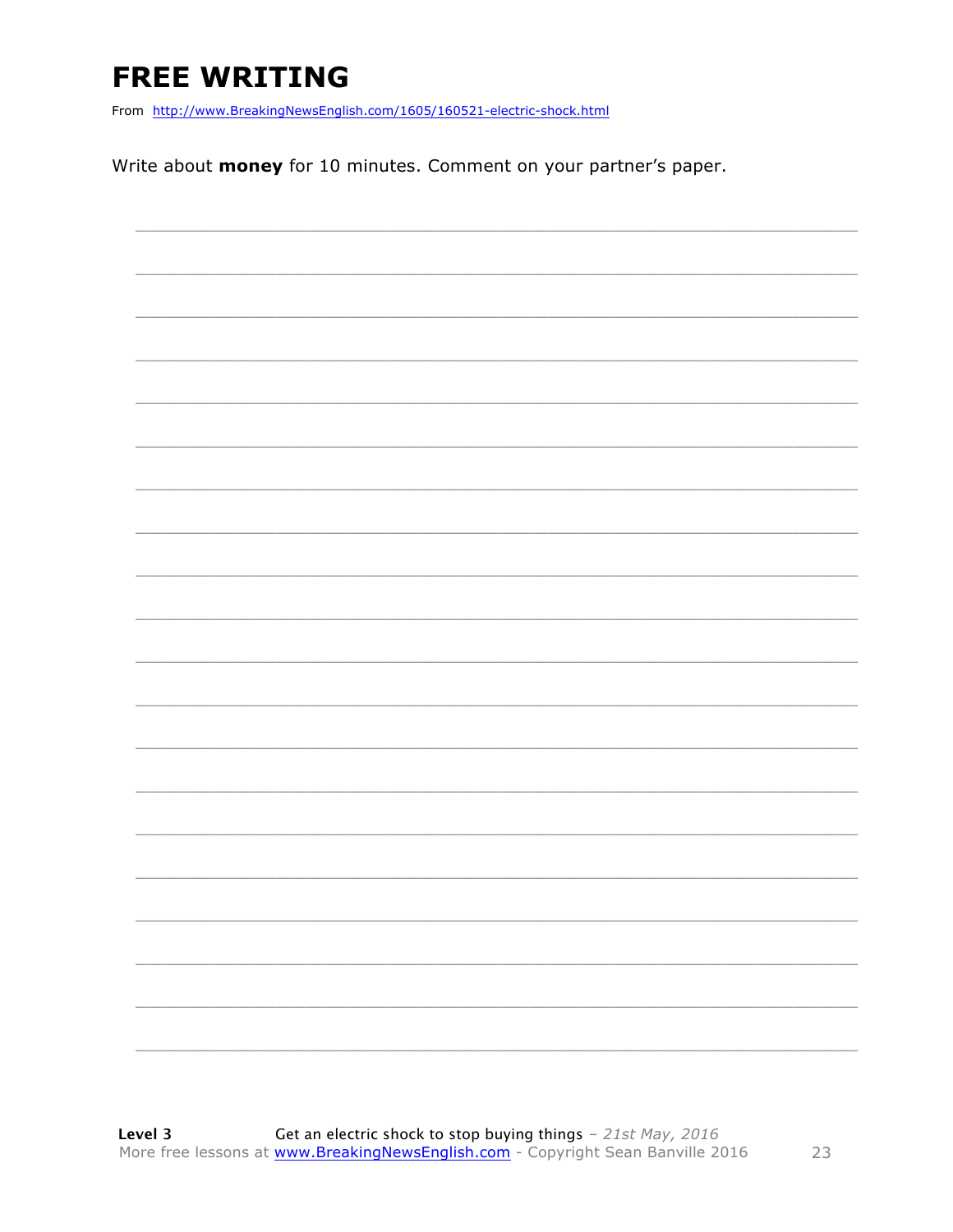### **ACADEMIC WRITING**

From http://www.BreakingNewsEnglish.com/1605/160521-electric-shock.html

People should never spend more money than they have in the bank. Discuss.

|  |  | ________                 |
|--|--|--------------------------|
|  |  |                          |
|  |  |                          |
|  |  | $\overline{\phantom{0}}$ |
|  |  |                          |
|  |  |                          |
|  |  |                          |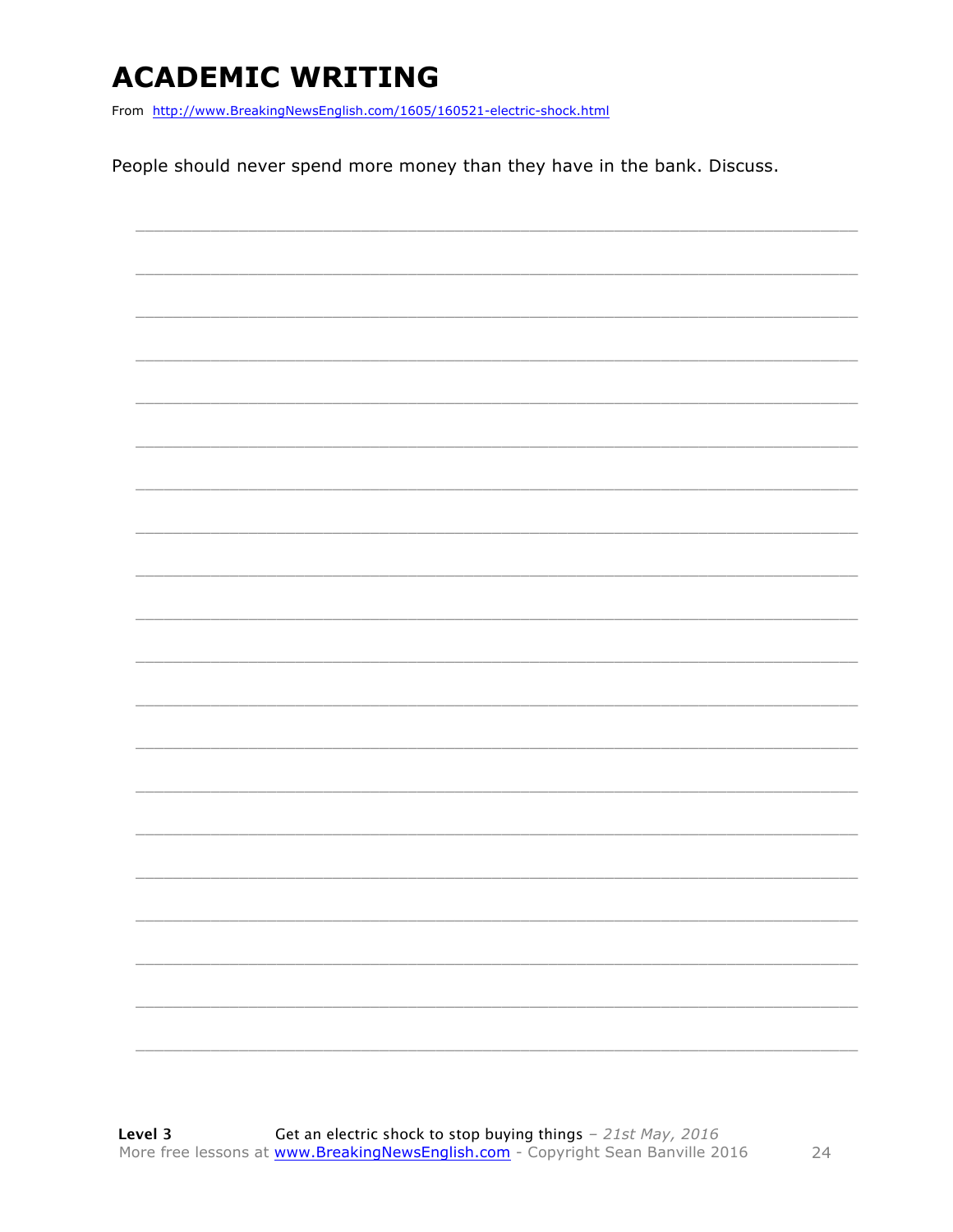#### **HOMEWORK**

**1. VOCABULARY EXTENSION:** Choose several of the words from the text. Use a dictionary or Google's search field (or another search engine) to build up more associations / collocations of each word.

**2. INTERNET:** Search the Internet and find out more about the Pavlok device. Share what you discover with your partner(s) in the next lesson.

**3. MONEY:** Make a poster about spending too much money. Show your work to your classmates in the next lesson. Did you all have similar things?

**4. ELECTRIC SHOCKS:** Write a magazine article about devices that give us electric shocks if we spend or eat too much.. Include imaginary interviews with people who are for and against it.

Read what you wrote to your classmates in the next lesson. Write down any new words and expressions you hear from your partner(s).

**5. WHAT HAPPENED NEXT?** Write a newspaper article about the next stage in this news story. Read what you wrote to your classmates in the next lesson. Give each other feedback on your articles.

**6. LETTER:** Write a letter to an expert on money. Ask him/her three questions about how to save it. Give him/her three of your ideas on how to save more money. Read your letter to your partner(s) in your next lesson. Your partner(s) will answer your questions.